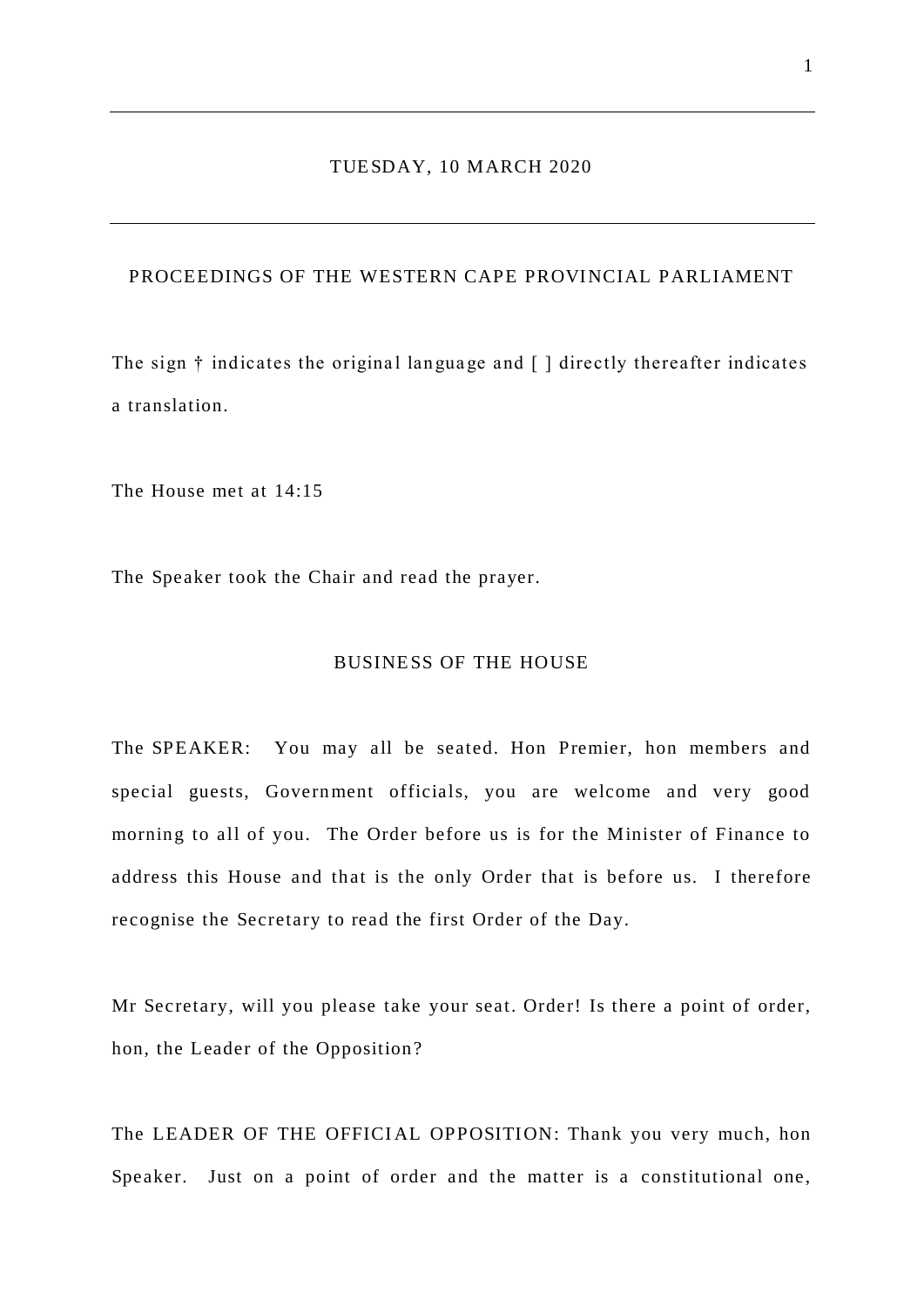which also impacts on our Provincial Constitution, our National Constitutional and the Rules. In your introduction you refer to the fact that the Order of the Day is a speech by the Minister of Finance.

Now as far as I am aware there is one Minister of Finance. There is a Provincial Minister of Finance. Some people refer to that person as the MEC but it is actually the Provincial Minister of Finance. [Interjections.] It is not the Minister of Finance. [Interjections.]

†Die HOOFSWEEP (ANC): Is dit seer, DA? **[**The CHIEF WHIP (ANC): Does it hurt, DA? **]**

The SPEAKER: [Laughter.] Order, order! [Interjections.] Order, hon members! [Interjec tions.] Order, hon members!

Mr A P VAN DER WESTHUIZEN: EFF-like.

An HON MEMBER: Thank you, thank you, hon members.

An HON MEMBER: You just wanted to be noticed.

The SPEAKER: You will also recognise that this is the first time this House sits here in the New Year, because we had our SOPA outside, and so we lcome back! It was a wonderful SOPA. I am sure you can put the hands together for yourselves. [Laughter.] [Applause.]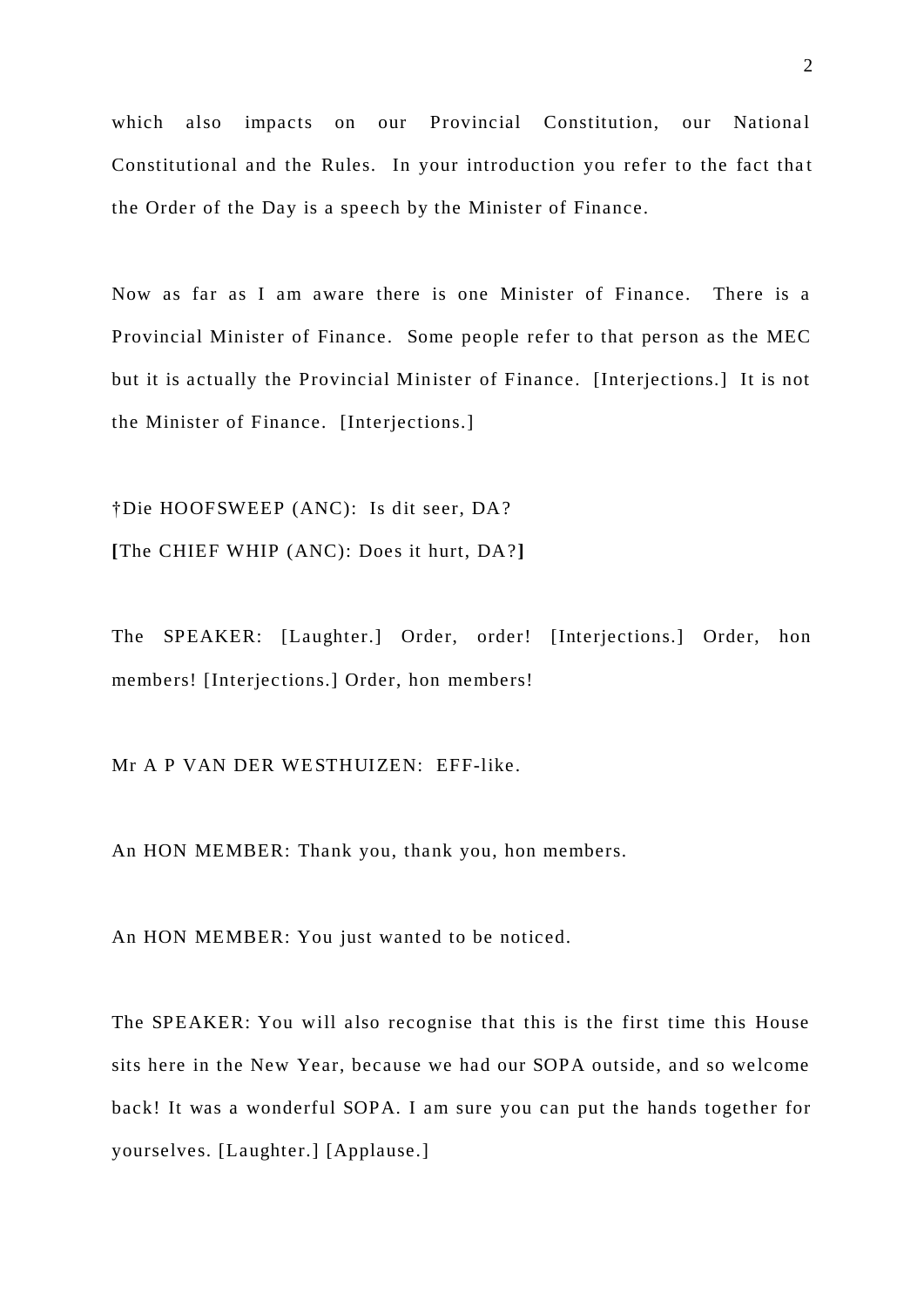So we made history by taking SOPA to Mitchells Plain, and that is what we will be doing. We are going out all the time from now. I think it is going to be exciting to see that, how we do that going forward. That was not a point of order, hon member. [Interjections.]

The DEPUTY CHIEF WHIP (DA): That is an attention-seeking matter.

The SPEAKER: But that was a point, because when we are here... [Interjections.] Order, hon member! You are correct that it is the Provincial Minister of Finance. That is correct, but when we are here we are in Parliament in the Provincial Legislature, which is the Provincial Parliament of this Province, so in light of that, let me say, let us a gree that we are in the Western Cape Provincial Parliament and therefore there is no need to rise on a point of order. [Interjections.]

It is a debatable matter, but the Speaker will not debate you. [Interjections.]

The DEPUTY CHIEF WHIP (DA): There is only one Leader of the Opposit ion.

The SPEAKER: Hon Premier, I recognise you.

The PREMIER: Thank you very much, hon Speaker, and specifically on the point raised by the Leader of the Opposition, that the Provincial Minister will be making his speech, could I say that this House recognises the National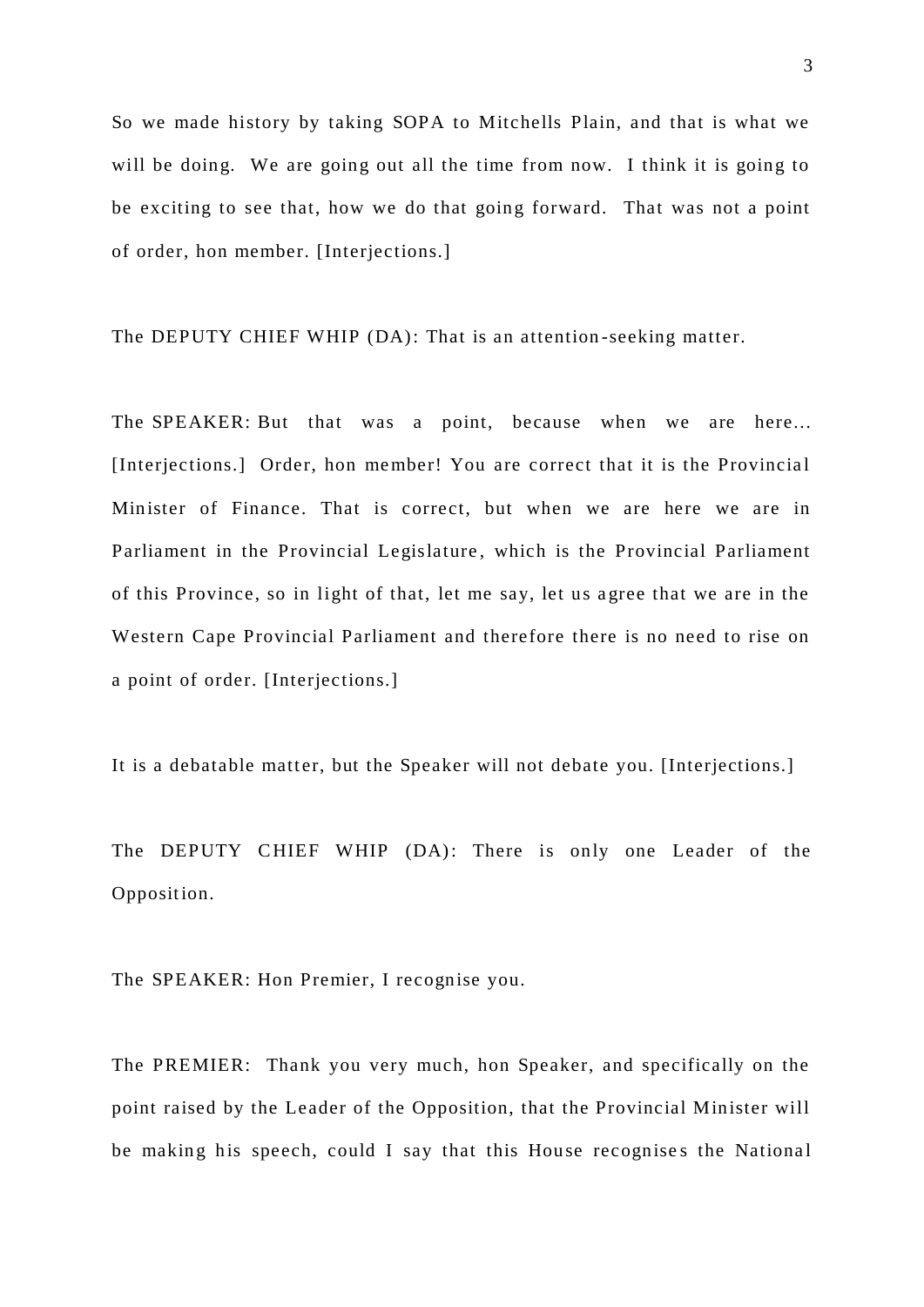Minister of Finance, who is in the gallery. Yes. [Applause.]

The SPEAKER: I was earlier told that the Minister of Finance would be sitting here. Now I look, I do not see him, so... [Interjections.]

Mr A P VAN DER WESTHUIZEN: He is upstairs.

The CHIEF WHIP (ANC): He did not receive a warm welcome.

The SPEAKER: You are recognised hon Minister.

The NATIONAL MINISTER OF FINANCE: Thank you.

The SPEAKER: And the other hon members from the National Parliament.

The LEADER OF THE OFFICIAL OPPOSITION: So the Provincial Minister will speak now, rather. [Laughter.] [Interjections.]

The SPEAKER: Of course, hon member, of course. Thank you very much. Now I would like to request... [Interjections.] Hon members, order! Order! Mr Secretary, will you please read the first Order?

The SECRETARY: Introduction and First Reading – Western Cape Appropriation Bill [B3 – 2020]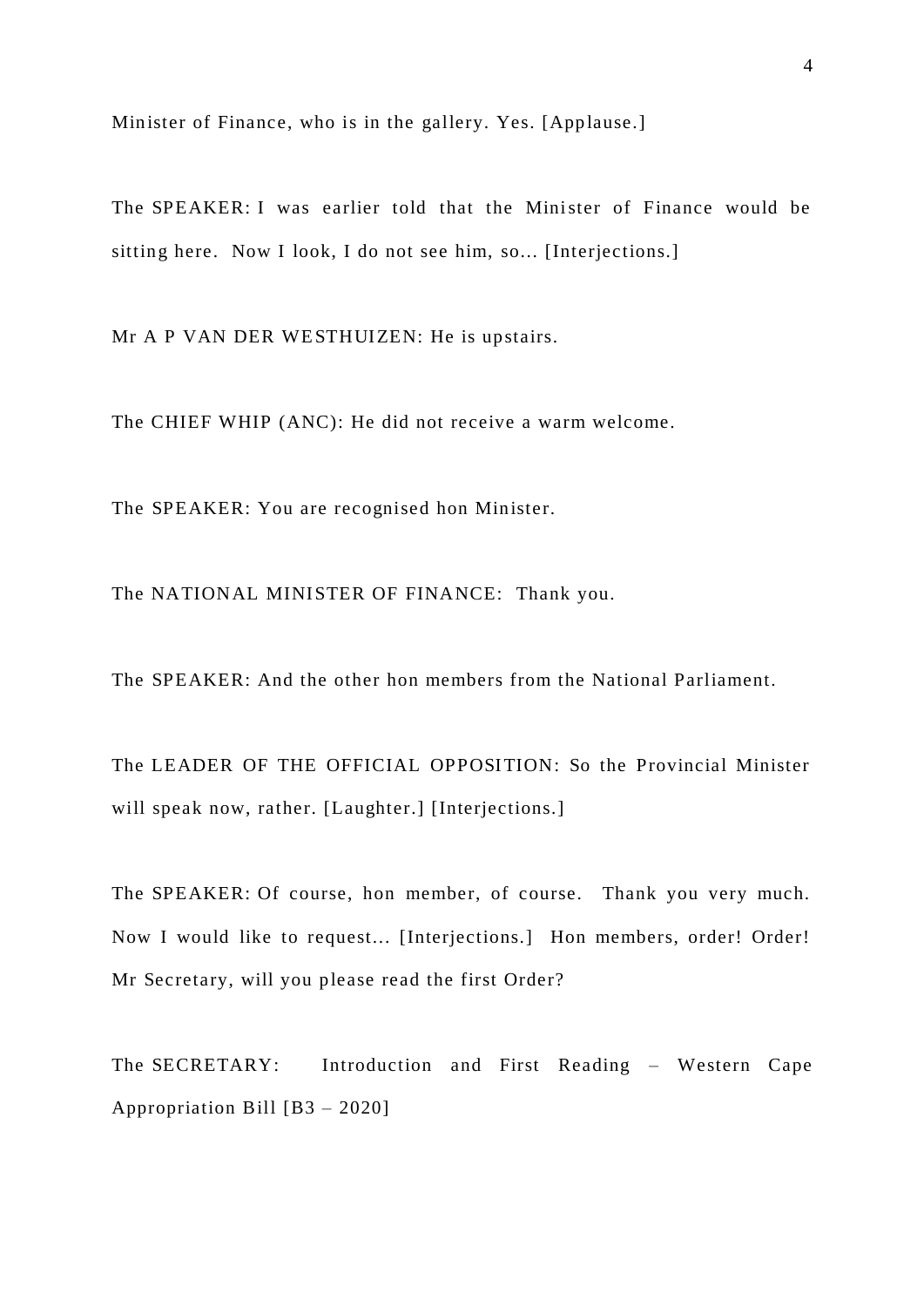The SPEAKER: Thank you, Mr Secretary. I now recognise the hon Minister.

HON MEMBERS: Hear-hear! [Applause.]

The MINISTER OF FINANCE: Hon Speaker and Deputy Speaker, hon Premier and Cabinet colleagues, the hon Leader of the Opposition, hon Leaders of Opposition parties, Executive Mayors and Deputy Mayors, hon members of the Western Cape Legislature, members of the Consular Corps, Heads of Department, Municipal Managers, special guests and of course people of the Western Cape.

Two weeks ago, Premier Alan Winde delivered his second State of the Province Address, where he set out what had been delivered, what would be delivered and committed to fighting for you, all of you, in the Western Cape. He set out a bold vision of our future, captured in our Provincial Strategic Plan, which committed us to putting your needs, your choices and your dreams at the heart of everything we do, to build "A Safe Western Cape *Where Everyone Prospers*", so that you feel safe, so that you have jobs and so that you have hope for our future in the Western Cape.

Premier Alan Winde delivered his second State of the Province Address at the historic Rocklands Civic Centre in Mitchells Plain to remind us that, for many of you, your needs, your choices and your dreams w ere shattered by our terrible history in South Africa. So let us not forget that we all have a special duty, as our Constitution reminds us, to heal the injustices of the past...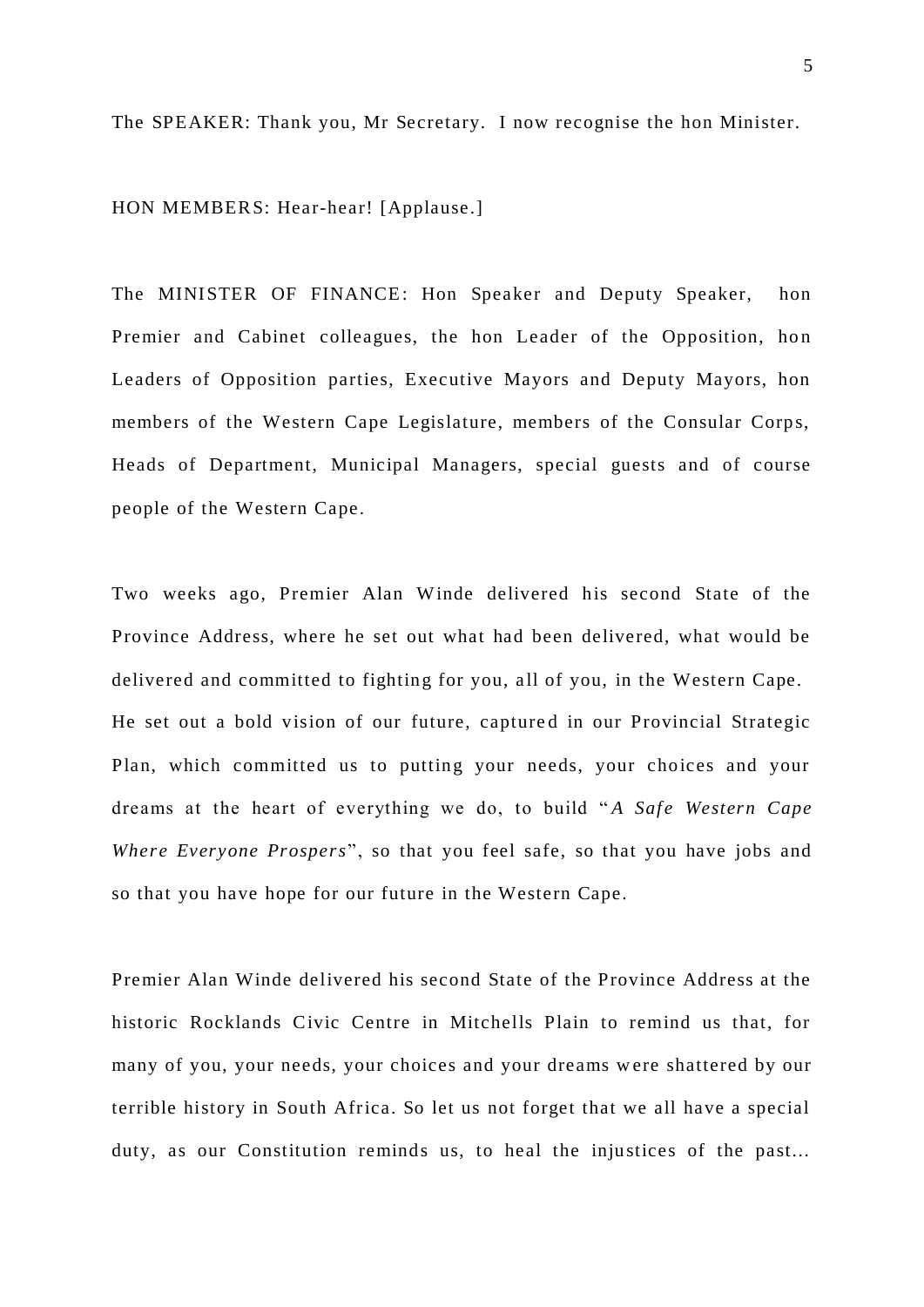[Interjection.]

The MINISTER OF COMMUNITY SAFETY: Hear-hear!

The MINISTER OF FINANCE: ...and to work towards building a united and democratic South Africa. [Interjection.]

An HON MEMBER: Viva, DA, Viva. [Interjection.]

The MINISTER OF FINANCE: And I would like to pause here for a moment and extend a very warm welcome and say that I am touched and honoured, that the Minister of Finance, Tito Mboweni, has joined us here for Budget Day in the Western Cape. [Applause.] [Interjection.]

The DEPUTY CHIEF WHIP (DA): This Government.

The MINISTER OF FINANCE: I am sure that you will agree that he has all the attributes a Finance Minister requires... [Interjections.]

HON MEMBERS: Hear-hear! Hear-hear!

The MINISTER OF FINANCE: ...inc luding being capable of repeatedly saying no, being capable of picking holes in spending proposals and being someone who has a sharp brain, attention to detail, and most important of all, a thick skin.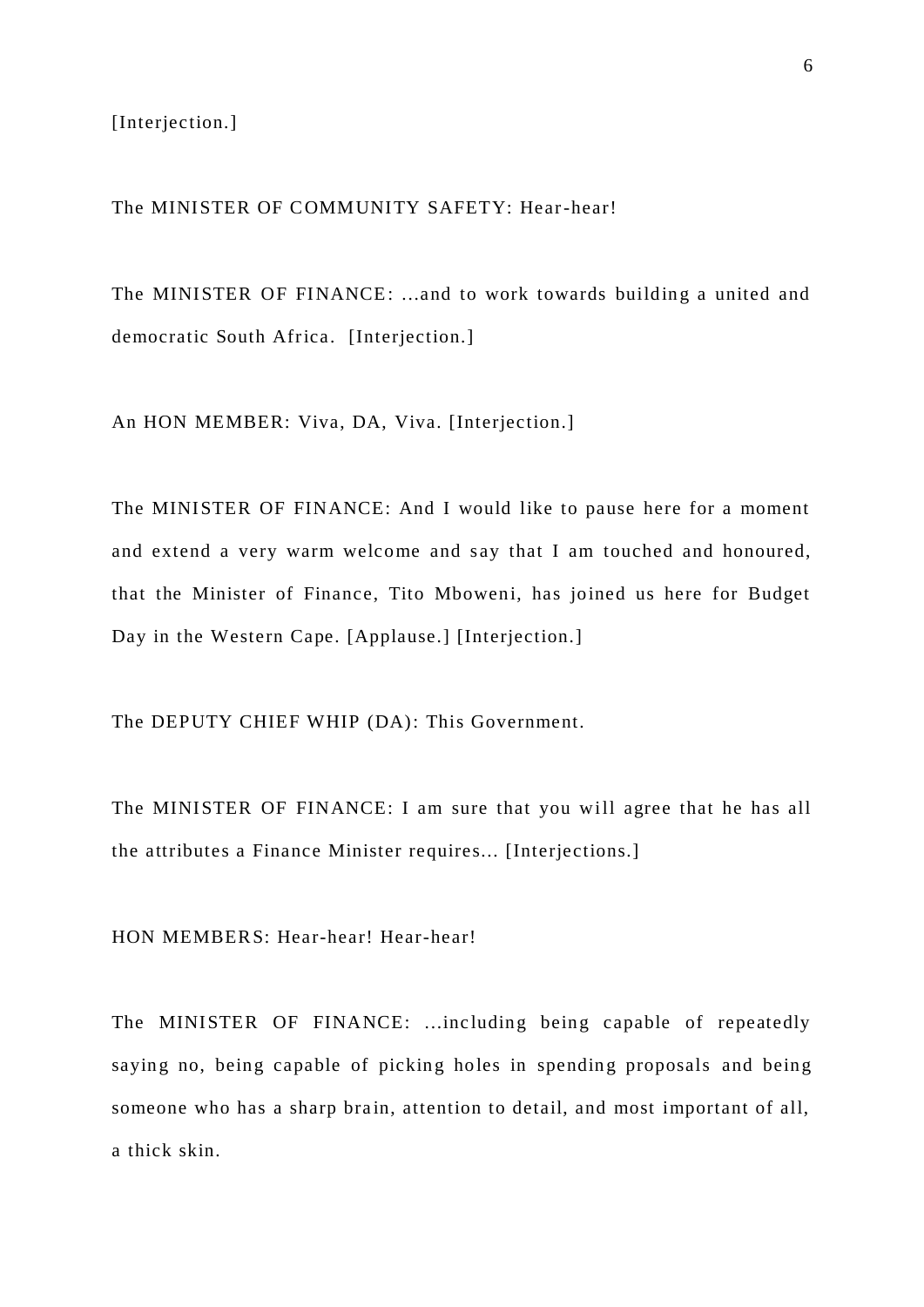Of course the Minister, like all Finance Ministers, walks a fine line, because there is always the danger of ending up like poor Edmund Dudley, King Henry VII's Finance Minister, who, after filling the King's coffer with coin s, was beheaded because he had upset the nobility. [Laughter.]

Hon Speaker, we have listened to you, and we have heard you, and today we are tabling a *Budget for You*, all of you, in the Western Cape. You matter!

So, if you have been a victim of crime, this is a budget for you; and if you fight crime as a law-enforcement officer, as a member of a Neighbourhood Watch, or as a member of a Walking Bus, this is also a budget for you.

# The MINISTER OF COMMUNITY SAFETY: Hear-hear!

The MINISTER OF FINANCE: If you do not have a job or you have given up looking for a job, this is a budget for you; and if you create jobs by starting a new business or expanding an existing business, this is also a budget for you.

So if you do not have the opportunity to reach your dreams, this is a budget for you; and if you create opportunity for people to reach their dreams, by caring for children or by teaching young people, this is also a budget for yo u.

If you do not have a home, this is a budget for you; and if you want to buy your own home or rent your own home, this is also a budget for you.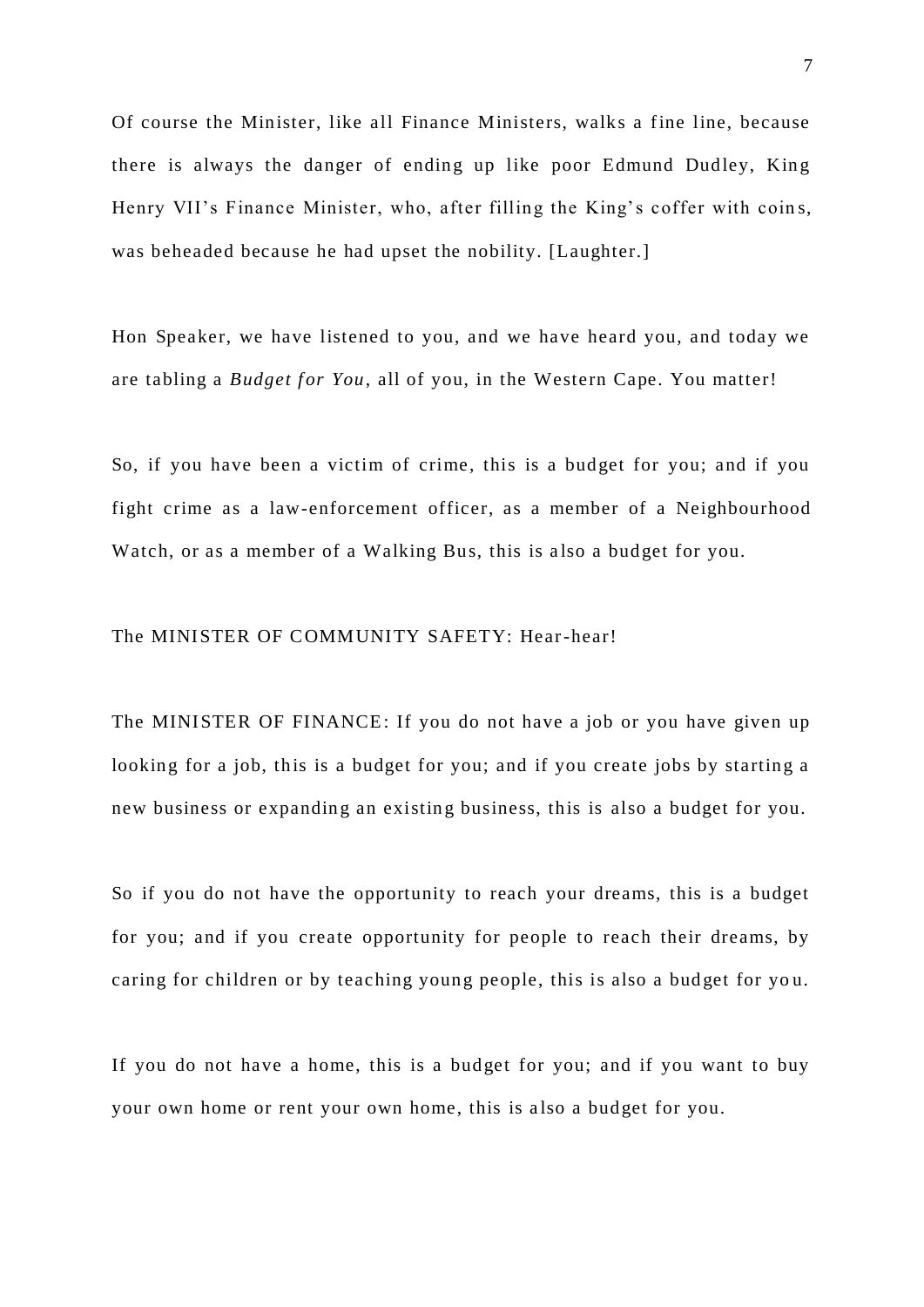# †Die LEIER VAN DIE AMPTELIKE OPPOSISIE: Maak beloftes! [The LEADER OF THE OFFICIAL OPPOSITION: Make promises!]

The MINISTER OF FINANCE: If you want even more innovative government, this is a budget for you; and if you are in Government and you have good ideas about how Government can do things differently, this is also a budget for you.

We trust that our *Budget for You* will give you, all of you, hope for our future in the Western Cape.

Hon Speaker, I would like to pause here for a moment to deal with the possible impact of the coronavirus or COVID-19 - as it is known - because it is on many people's minds after the first case was identified last week in KwaZulu-Natal.

We know many of you are concerned about the impact of the virus on yourselves, on your children, on your family and on your business in the Western Cape.

However, I would like to stress the following:

- Firstly, to date there are no confirmed cases of the coronavirus in our province;
- Secondly, our Provincial Health Department has a plan and is working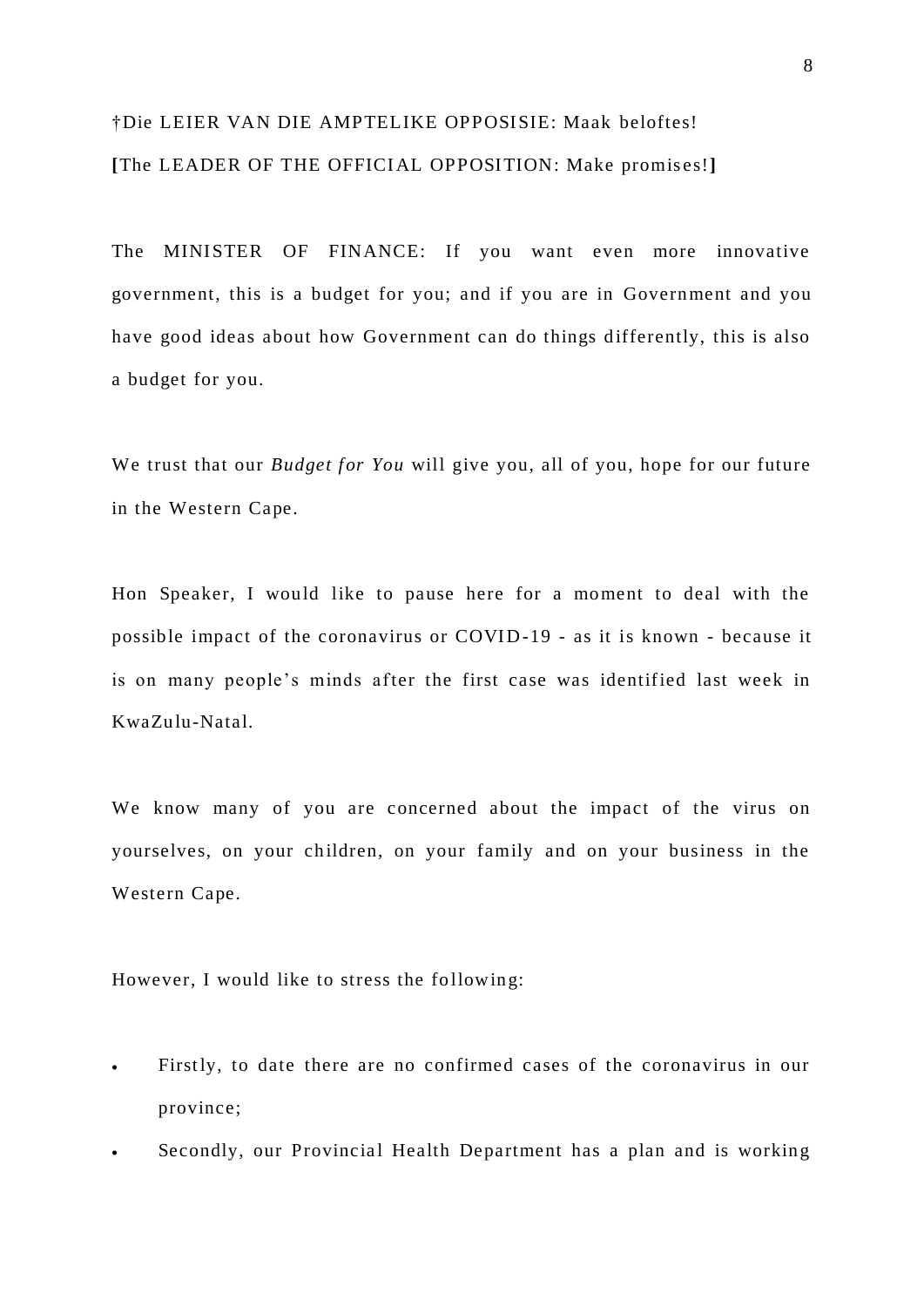closely with the National Department of Health and the National Institute of Communicable Diseases; and

 Thirdly, should anybody test positive for the virus in our province, our Provincial Health Department is prepared to respond.

We at Provincial Treasury have made provision for unanticipated events and we stand ready to support the Health Department should the coronavirus reach the Western Cape. We have a plan. We are prepared, which brings me to my final point, and it is this: there is a lot of fake news about the coronavirus. So, we should all stop and think before circulating alarming and possibly fake news, and as Tim Harford, of the Financial Times, urges:

"Count to 10 and ask yourself whether this is really the best thing to amplify. Whether fighting a virus or a viral scare story, each of us needs to erect small barriers to slow the contagion. Alone, those barriers may seem trivial. Collectively, they work."

Hon Deputy Speaker, when I read bedtime stories to my daughter, they often remind me that National Government is rather like the Grand Old Duke of York's "ten thousand men", who, when they are up, they are down; and when they are down, they are up; because, in the end, they are neither up nor down - which has serious implications for South Africa.

An HON MEMBER: Up and down!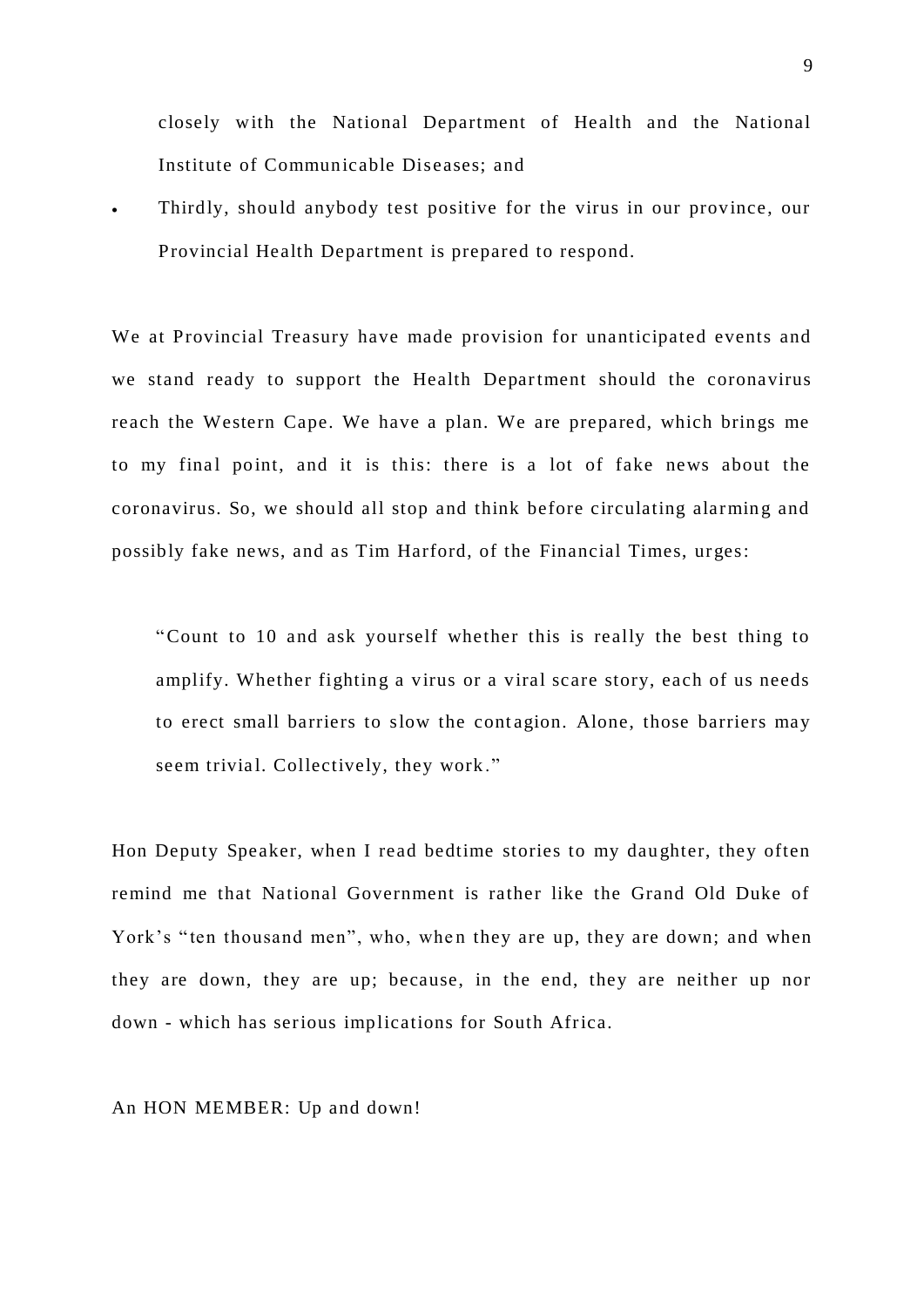The MINISTER OF FINANCE: We have a National Government moving in opposite directions at the same time, which goes a long way to explain why we are in deep economic trouble and have an economy in recession, staggering levels of unemployment, unstable public finances, zombie State-owned Enterprises and massive fiscal risks in South Africa.

We also have significant downside risks in the form of planned load shedding, trade wars, and oil wars and of course, the coronavirus, which will have a negative impact on the economy in South Africa.

What most people do not seem to realise is that even if the proposed structural reforms outlined in the document *"Towards an Economic Strategy for South Africa"*, are implemented by National Government, which seems unlike ly, economic growth will not exceed 2% over the medium term, w hich is insufficient to sustain our public finances; and even if the public -sector wage bill is cut by R160 billion by National Government, which also seems unlike ly, national debt still explodes, over the medium term, to a staggering R4,38 trillion or 70% of GDP, which is regarded by international financial institutions as a high-risk threshold. And worse, National Treasury have conceded that they will not be able to stabilise national debt and that the risk of a sovereign credit rating downgrade to junk status, is more pronounced in South Africa.

To illustrate the point, consider the fact that National Government will spend R290,1 billion on debt service costs in 2022/23, which is R27,7 billion more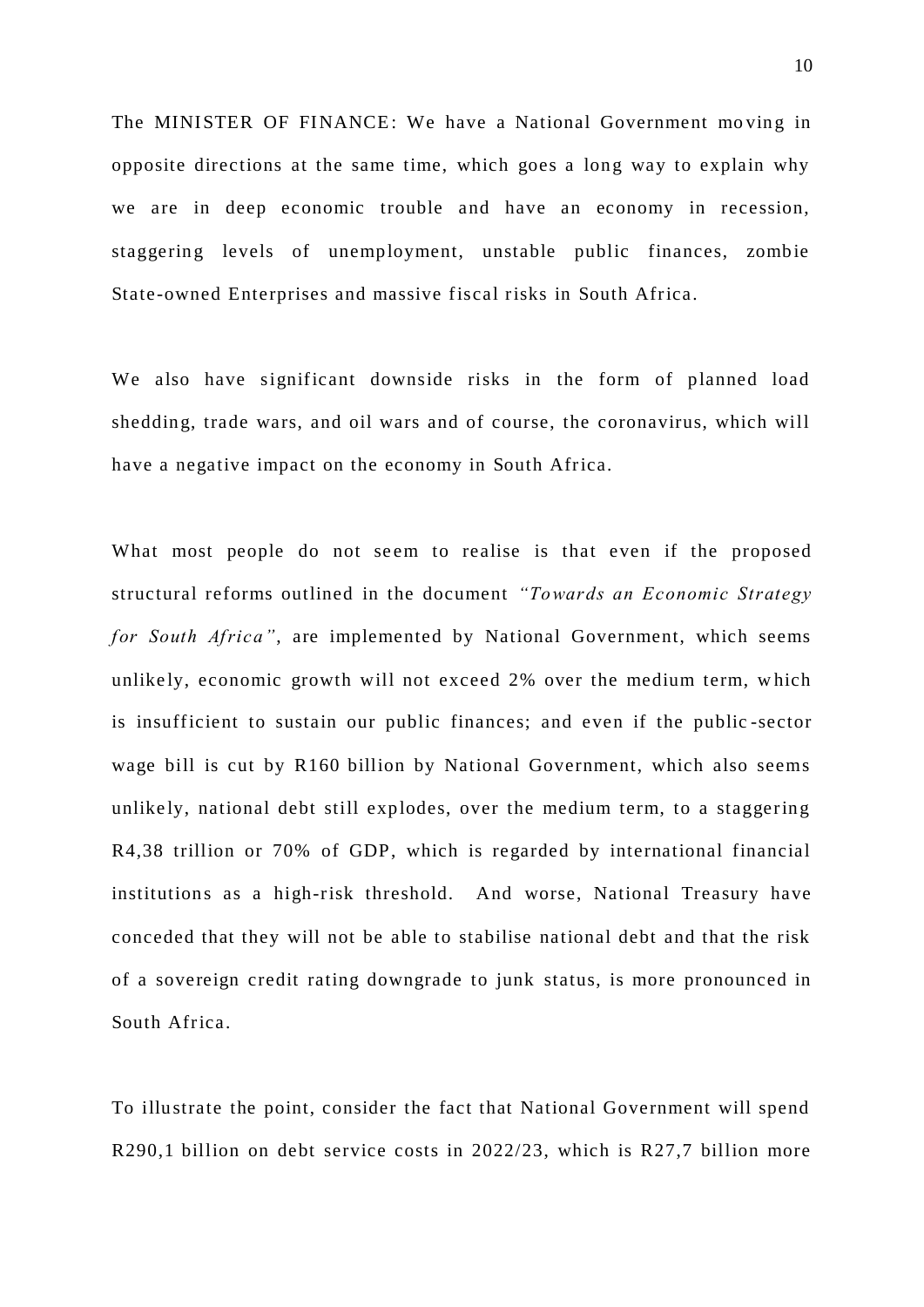than National Government will spend on basic education and R68,2 billion more than National Government will spend on health, and R5.7 billion more than National Government will spend on social development in this financial year, 2019/20, in South Africa. What this means is that National Government is in danger of losing control of our public finances in South Africa.

Hon Speaker, we, in contrast, have worked hard to create an enabling environment for the private sector and for the markets, to drive economic growth and to create jobs in the Western Cape, which is why we have a growing economy, expanding employment and improving human development in Western Cape.

We may have to revise our economic outlook, but we currently expect the economy to recover and to grow at an average of about 1,6% over the next five years in the Western Cape.

We think there are significant risks going forward and so we have also implemented a decisive, and robust provincial fiscal strategy and will continue to focus on proper expenditure management, proper revenue management and maintain a balanced budget; and continue to apply the principles of a llocative effic iency, fiscal sustainability, fiscal consolidation and fiscal discipline in the Western Cape.

However, despite this we were put on notice by the Finance Minister last y ear that " difficult decisions" would have to be made and that we would have to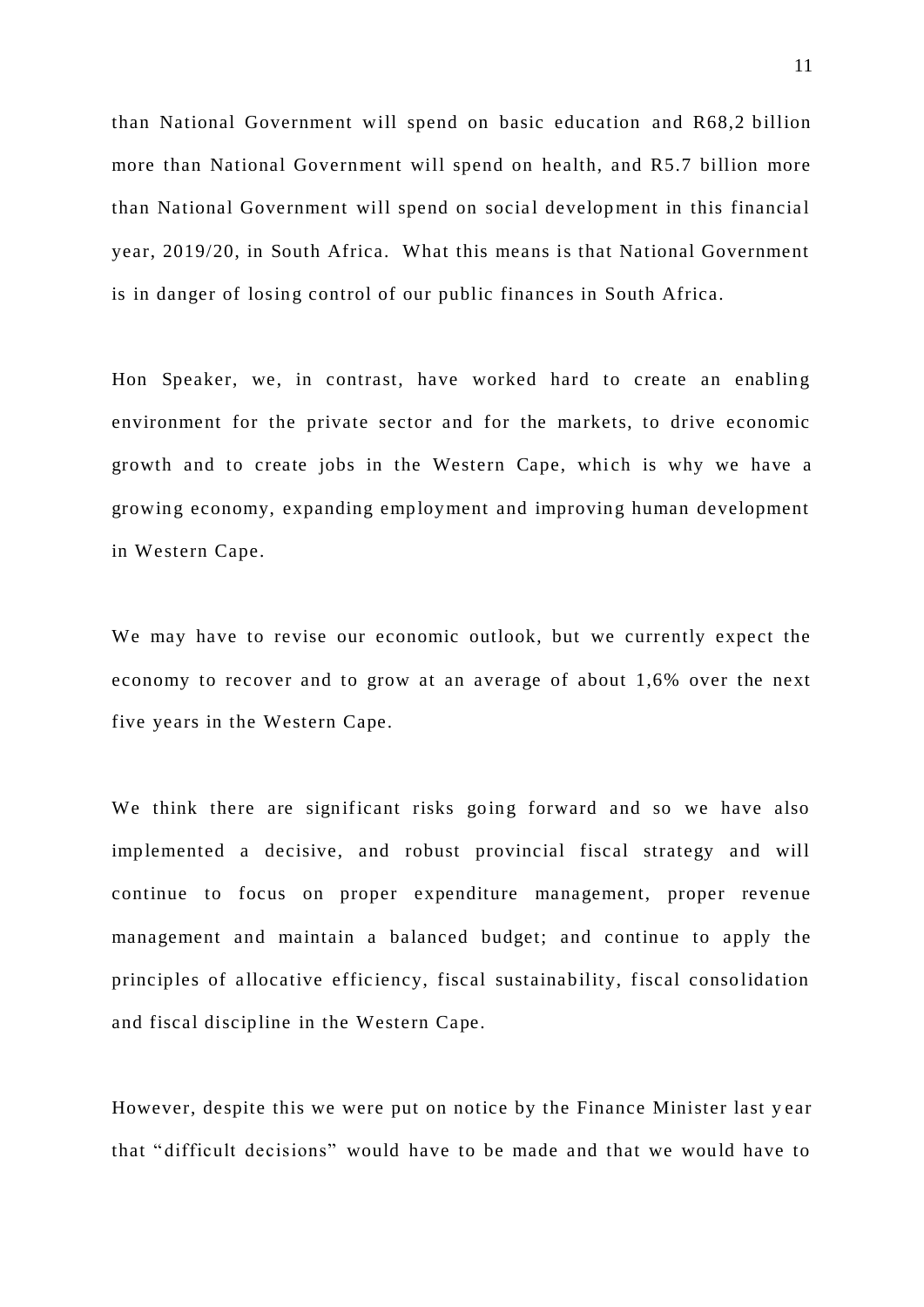pencil in "large reductions" to provincial budgets across South Africa.

We made some tough decisions and planned for a worst-case scenario, which required us to cut our Provincial Budget by 5%, or R2,6 billion, in 2020/21, 6%, or R3,4 billion, in 2021/22 and 7%, or R4,1 billion, in 2022/23 in the Western Cape.

We hoped for the best and planned for the worst, and we warned at the time, that the proposed budget cuts risked compromising service delivery, especially in education, in health and social development in the Western Cape. However, after what has been a very difficult budget process we are pleased that the worst-case scenario has not materialised, which is very good news for the Western Cape, which is why we have been able to protect spending on education, on health and on social development in the Western Cape.

The fact is our provincial equitable share was decreased as a result of fiscal consolidation and cost of emp loyment adjust ments. However, these decreases were offset by increases in our provincial equitable share as a result of increases in our provincial equitable share formula to correct for population; and increases in our provincial equitable share to support gender-based violence, sanitary dignity and additional soc ial workers in the Western Cape.

We have a proven track record of spending money for the purpose it was intended and for that reason we have received in addition, additional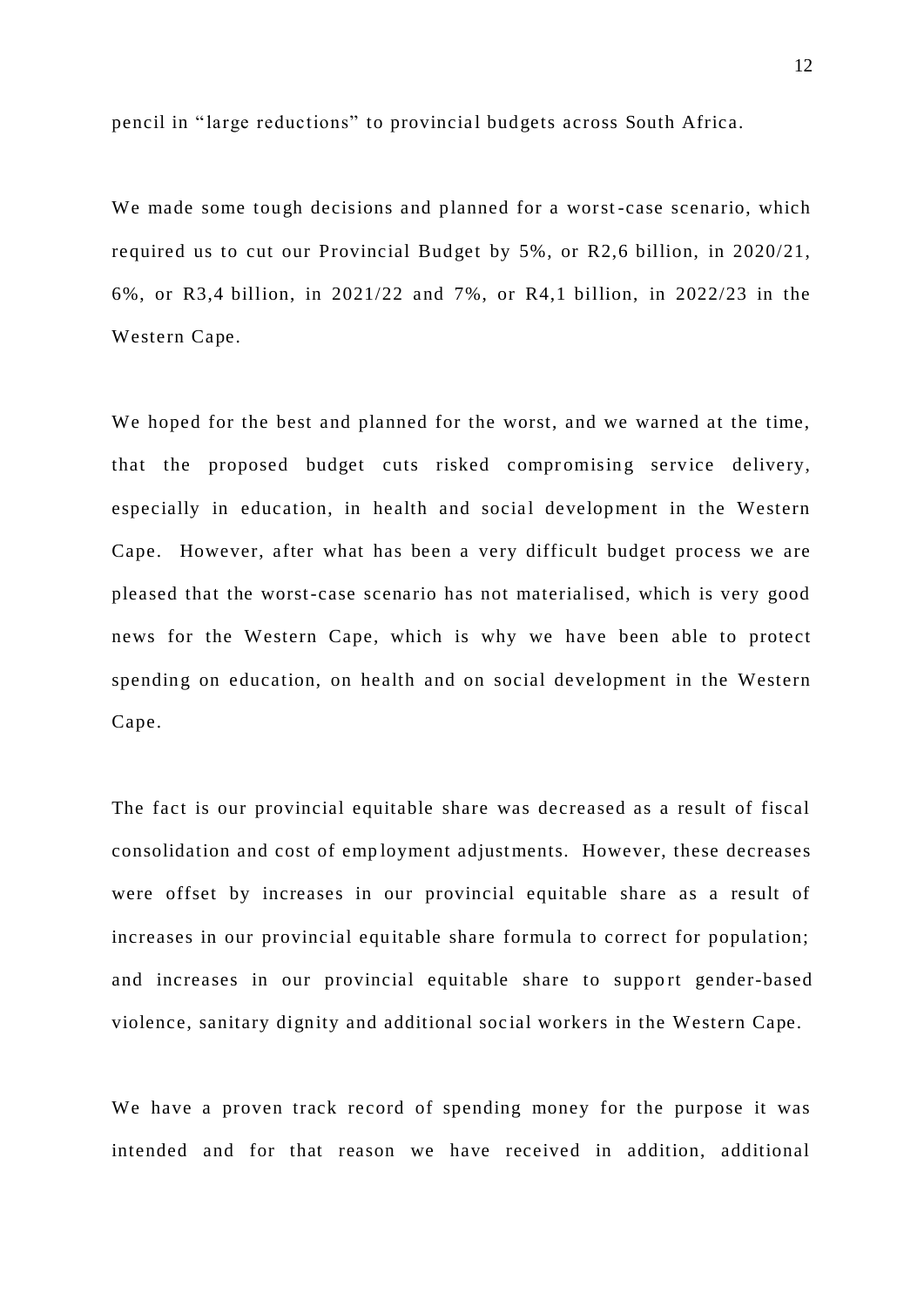allocations for some conditional grants in the Western Cape.

Today, we table the Western Cape Additional Adjustment Appropriation Bill where National Government allocates an additional R98,5 million to the Human Settlements Department to accelerate housing de livery in Bre ede Va lley, the Transhex; in Witzenberg, Vredebes; and in Cape Agulhas, Bredasdorp, precisely because the funds could not be spent by the Free State, by Gauteng, by Limpopo and by the Northern Cape [Interjections.]

An HON MEMBER: Because the Western Cape 's people [Inaudible.]

The MINISTER OF FINANCE: Where we had previously pencilled in budget cuts, we have been able to make additional allocations of R1,2 billion in 2020/21, R275 million in 2021/22 and R490 million in 2022/23 in the Western Cape.

# An HON MEMBER: Excellent!

The MINISTER OF FINANCE: We are, therefore in a much better position than we anticipated, and we are ready to respond to future risks in the Western Cape.

Hon Speaker, today we table our *Budget for You*, in which we plan to spend R71,6 billion in 2020/21, R74,9 billion in 2021/22 and R78,3 billion in 2022/23, on you in the Western Cape.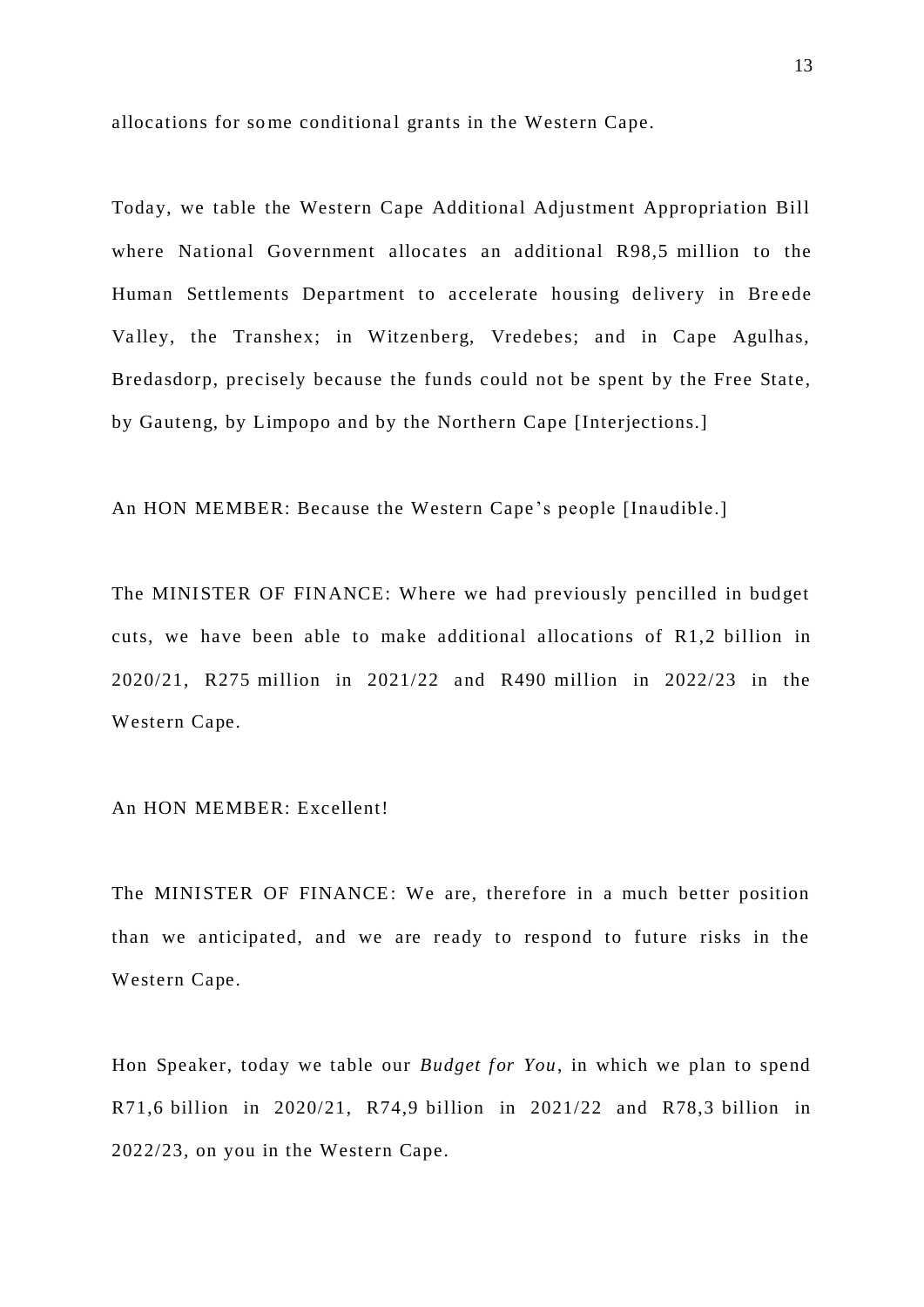We want to achieve five key objectives with our *Budget for You* in the Western Cape.

- We want to support our new Vision Inspired Priorities set out in our new Provincial Strategic Plan.
- We want to protect spending on education, on health and on social development.
- We want to hold the line on investment in new and existing infrastructure assets.
- We want to prepare for a cleaner, greener energy future;
- And we want to be ready to respond to future risks that may negatively impact on the Western Cape.

We will spend the budget across five districts and 30 municipalities in our province, and so over the next financial year we will spend:

- R49,2 billion in the City of Cape Town,
- R8,1 billion on the Cape Winelands,
- R3,6 billion in the West Coast;
- R2,7 billion in the Overberg;
- And we will spend R904,2 million in the Central Karoo.

Hon Speaker, we have a new Provincial Strategic Plan which will focus on five key Vision Inspired Priorities over the next five years to create "A Safe" *Western Cape Where Everyone Prospers."* We know that too many people,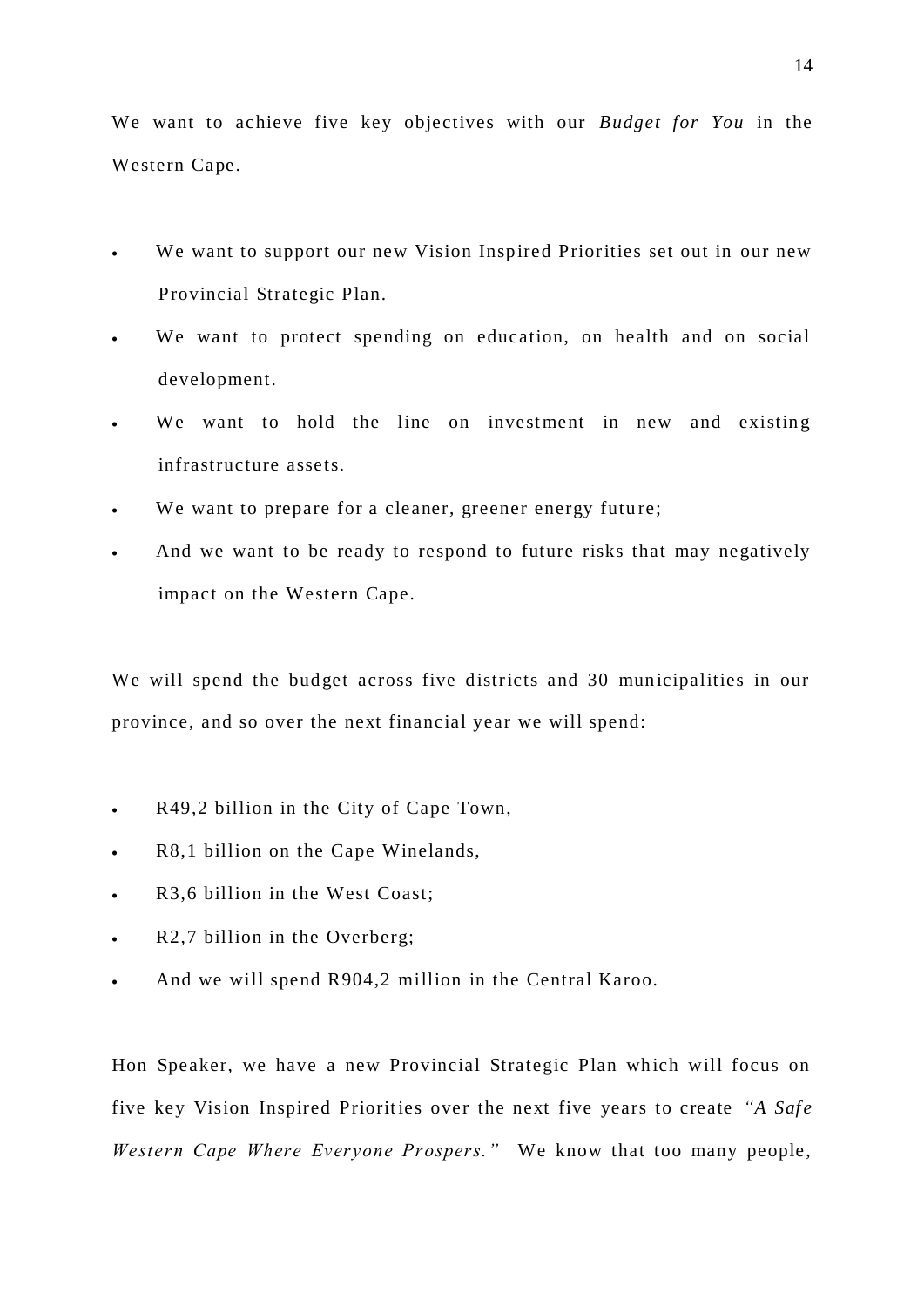like many of you, have been victims of crime and so our first Strategic Priority is to create a safe and coh esive community in the Western Cape.

#### The MINISTER OF COMMUNITY SAFETY: Hear-hear!

The MINISTER OF FINANCE: We will spend R4 billion over the medium term to create safe and cohesive communities:

- by increasing the effectiveness of policing;
- by strengthening programmes to reduce family violence;
- by strengthening programmes to assist youth at risk; and
- by making the places where you live safer and by reducing gender -based violence and gangsterism in the Western Cape.

We will spend R1,1 billion over the medium term to deploy more law enforcement officers to fight crime, especially violent crime, so that you feel safe in the Western Cape.

The MINISTER OF COMMUNITY SAFETY: Right. †Mooi! **[**Good!**]**

The MINISTER OF FINANCE: We will spend: R58,3 million over the medium term to give more young people who live in tough neighbourhoods the opportunity to attend an expanded Chrysalis Academy, so that they are not vulnerable to drugs and gangs in the Western Cape.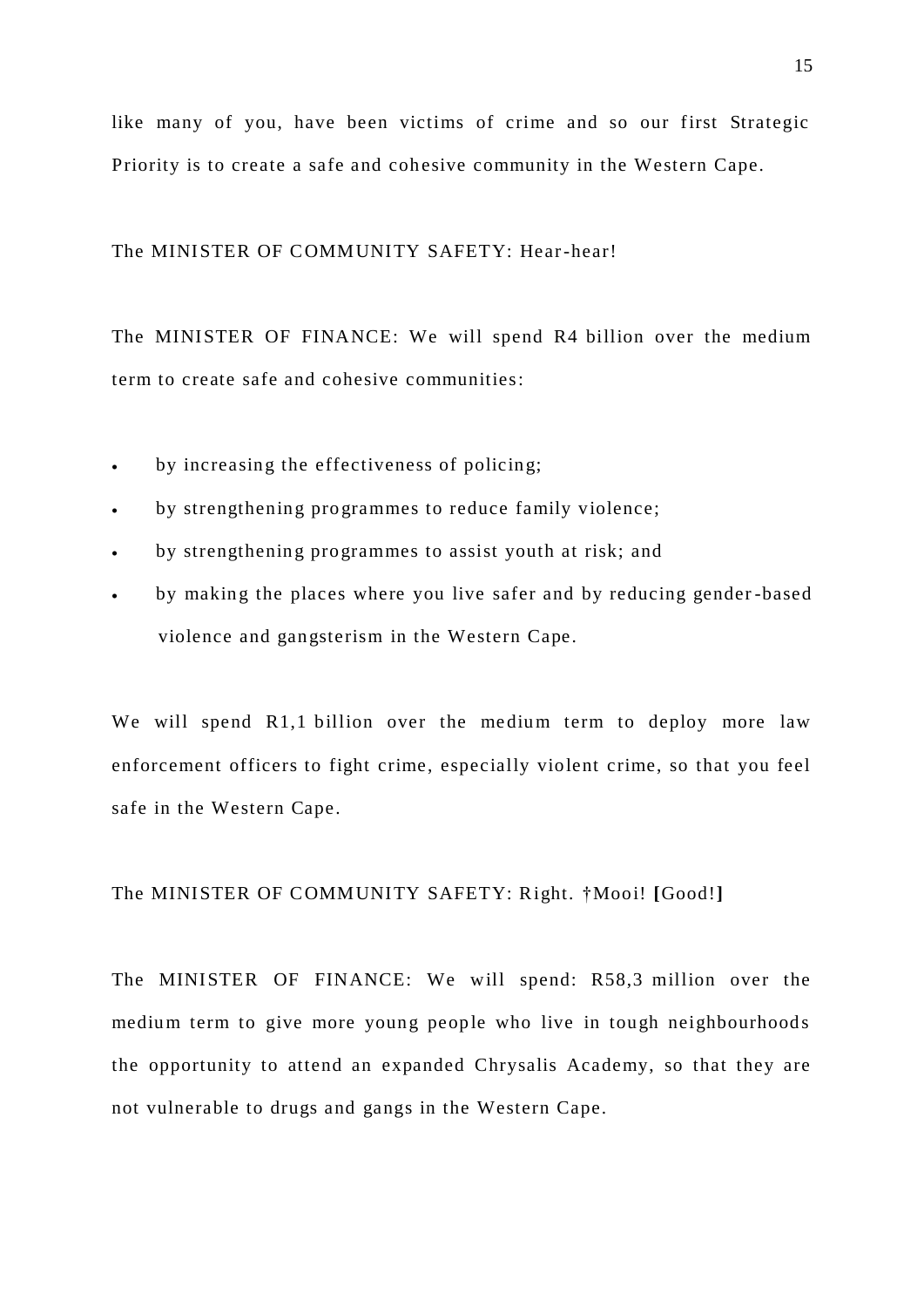#### †'n AGBARE LID: Hoor-hoor!

#### **[**An HON MEMBER: Hear-hear!**]**

The MINISTER OF FINANCE: And we will spend R1,3 billion over the medium term, to improve law enforcement on our roads by increasing the number of traffic officers, improving the training of our traffic officers and enhancing the technology and data systems used by our traffic officers, so that they can keep our roads safe for you in the Western Cape. [Interjections.]

#### An HON MEMBER: Hear-hear!

The CHIEF WHIP (ANC): In the leafy suburbs!

The MINISTER OF FINANCE: We will do this to create safe and cohesive communities for you in the Western Cape, so that you live in a safe and healthy environment and your children's schools are safe places for learning; so that you can travel safely to work, and so that you can enjoy our beautiful environment, to climb our mountains, to wa lk along our beaches and to picnic in our forests with your family and friends. Hon Speaker, we know that too many people like many of you, do not have jobs, and so our... [Interjection.]

The LEADER OF THE OFFICIAL OPPOSITION: How much for Mitchells Plain? How much for Khayelitsha? Be specific - not in general!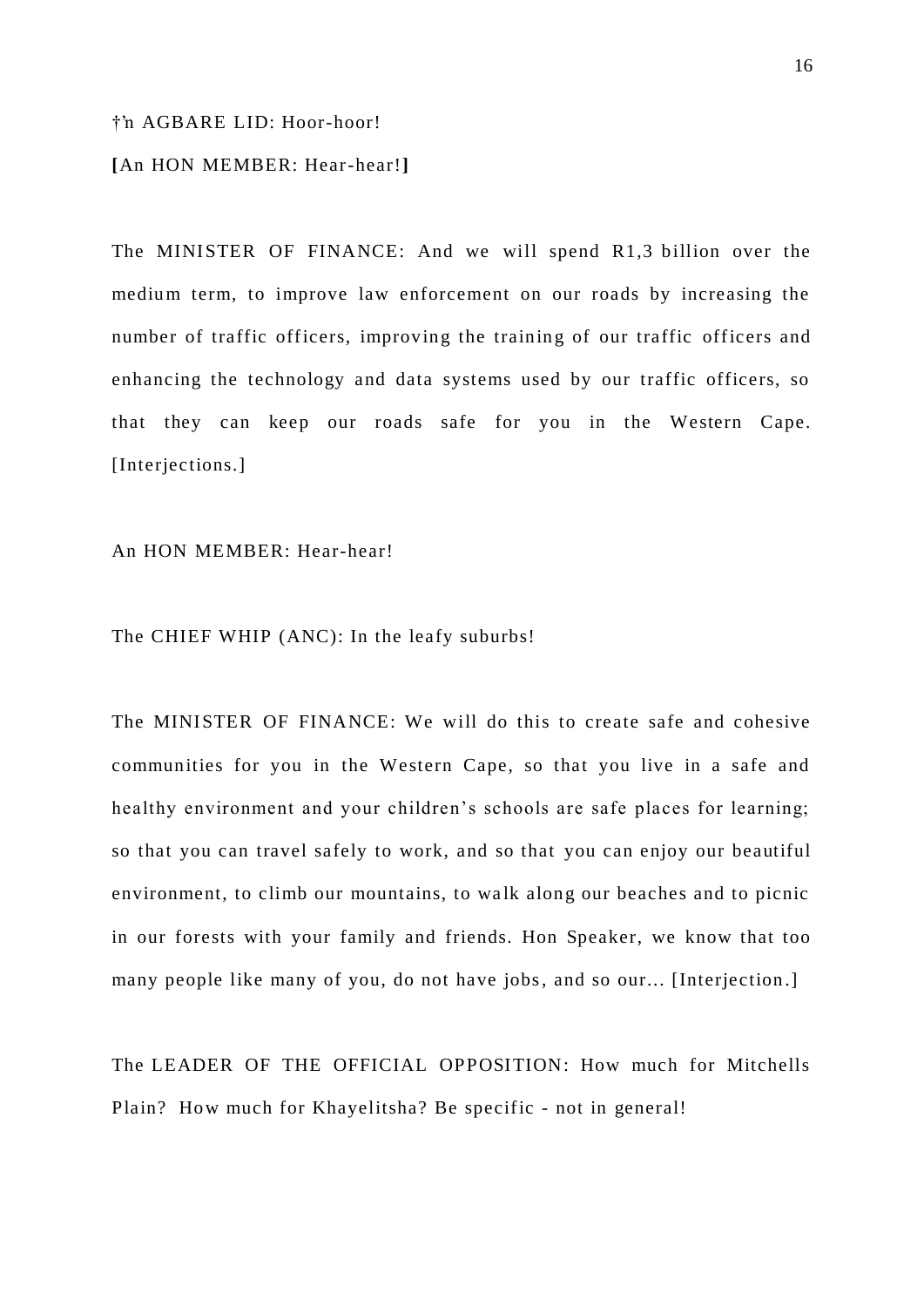The SPEAKER: Order! Order hon me mbers!

The MINISTER OF FINANCE: Our second Strategic Priority is to boost economic growth and job creation in the Western Cape. [Interjection.]

The CHIEF WHIP (ANC): [Speaking in vernacular - 00:29:30 - uyayazi ukuba...]

The MINISTER OF FINANCE: We will spend R32,4 billion over the medium term to boost economic growth and create jobs:

- by making it easier to do business;
- by maintaining our infrastructure and building new infrastructure;
- by helping businesses export more of their products and their services... [Interjection.]

Ms A P BANS: Where? What are you doing for [Inaudible.]

The MINISTER OF FINANCE: ...by creating opportunity for young people through skills development; and by making sure we manage our water and energy resources and reduce our waste in the Western Cape.

Ms N D NKONDLO: When are you going to support all the small business?

The MINISTER OF FINANCE: We will spend: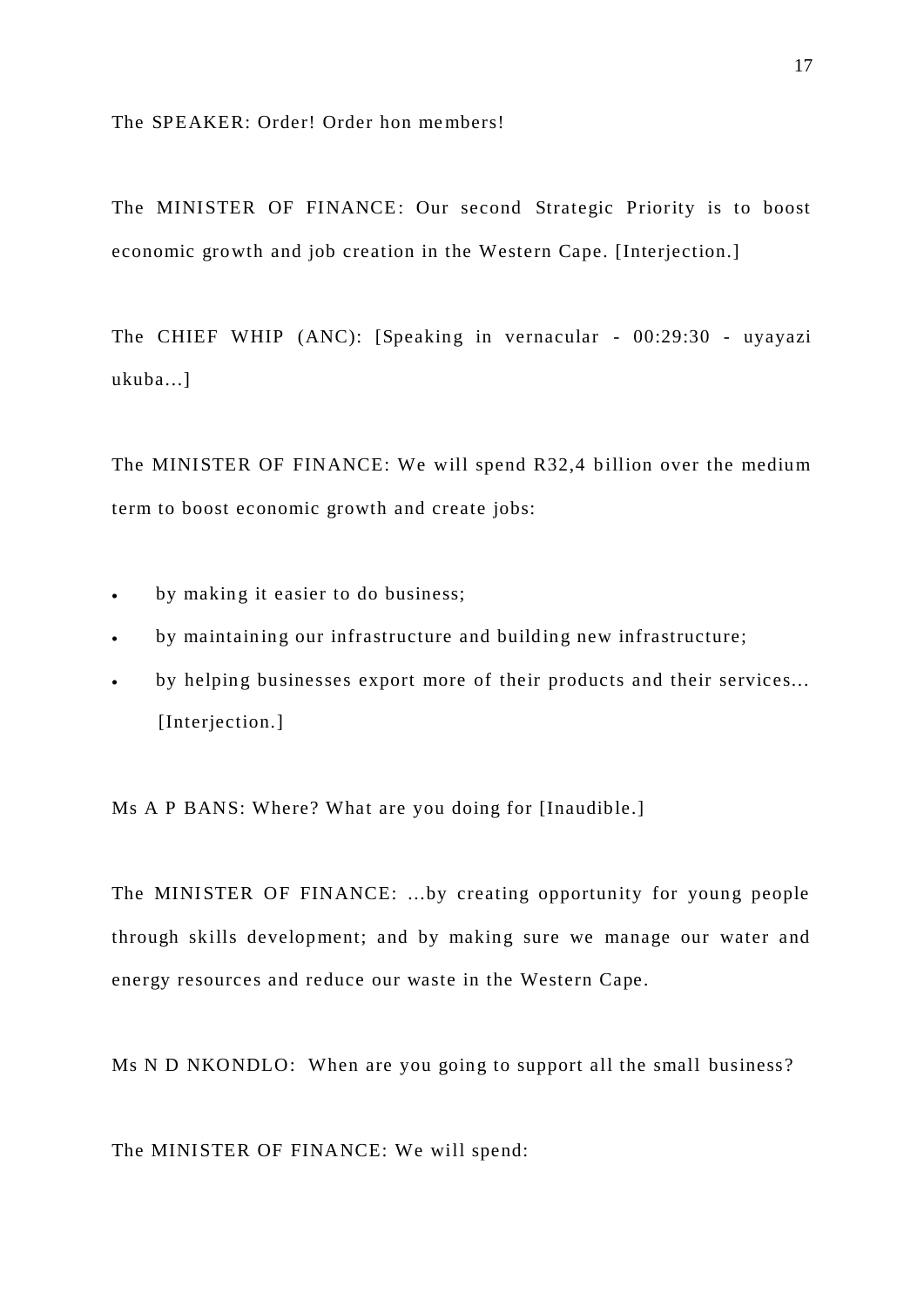- R102,1 million over the medium term to establish an Ease of Doing Business Unit, which will focus on eliminating systemic constraints to economic growth, such as visa regimes, port tariffs, trade barriers and planning de lays so that we make it easier for you to start a business, or to expand an existing business, in the Western Cape.
	- We will spend R263,7 million over the medium term to support youth skills development initiatives, including artisan development, skills for the technology economy... [Interjection.]

Ms N D NKONDLO: You have been saying that for the past ten years.

The MINISTER OF FINANCE: ...financial and business sector skills, improved quality of maths, science and engineering qualifications, and entrepreneurial skills development... [Interjections.]

Ms N D NKONDLO: How many... [Inaudible.] Give me the numbers.

The MINISTER OF FINANCE: ...so that our young people have the right skills to fill the jobs available now and in the future in the Western Cape... [Interjections.]

Ms N D NKONDLO: [Inaudible.] ...in the Western Cape, that is [Inaudible.]

The MINISTER OF FINANCE: ...and we will spend R561,7 million over the medium term to increase tourism, trade and investment promotion by Wesgro ,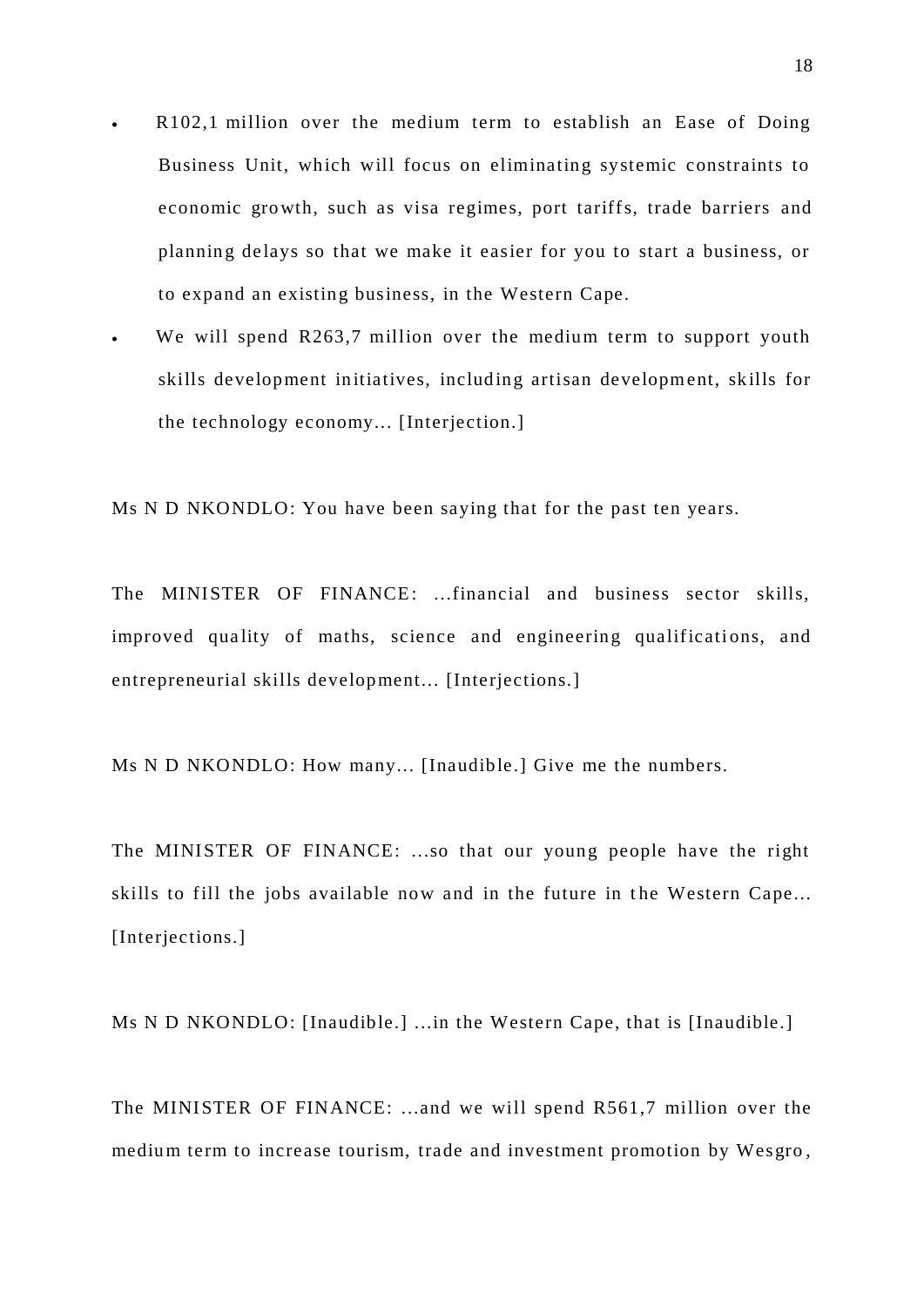so that more Western Cape products and services are taken to growth markets around the world; so that the full range of tourism experiences available across our province are promoted to domestic and international travellers and events organisers; and so that opportunities are realised for new investment and business expansion across all growth sectors in the Western Cape.

We will do this to create an enabling environment for the private sector and for the markets to drive economic growth and create jobs for you.

Ms A P BANS: Give us examples. [Inaudible.]

The MINISTER OF FINANCE: So that you have more job opportunities and the right skills and experience for the jobs of the future, and so that it is easy for you to start your own business or expand an existing business in the Western Cape. [Interjection.]

An HON MEMBER: Examples. †Kaloku. **[**Give us examples.**]**

The SPEAKER: Order!

The MINISTER OF FINANCE: Hon Speaker, we know that too many people, like many of you, are not able to reach your full potential because you do not have access to the services you need and so our third Strategic Priority is to empower people in the Western Cape.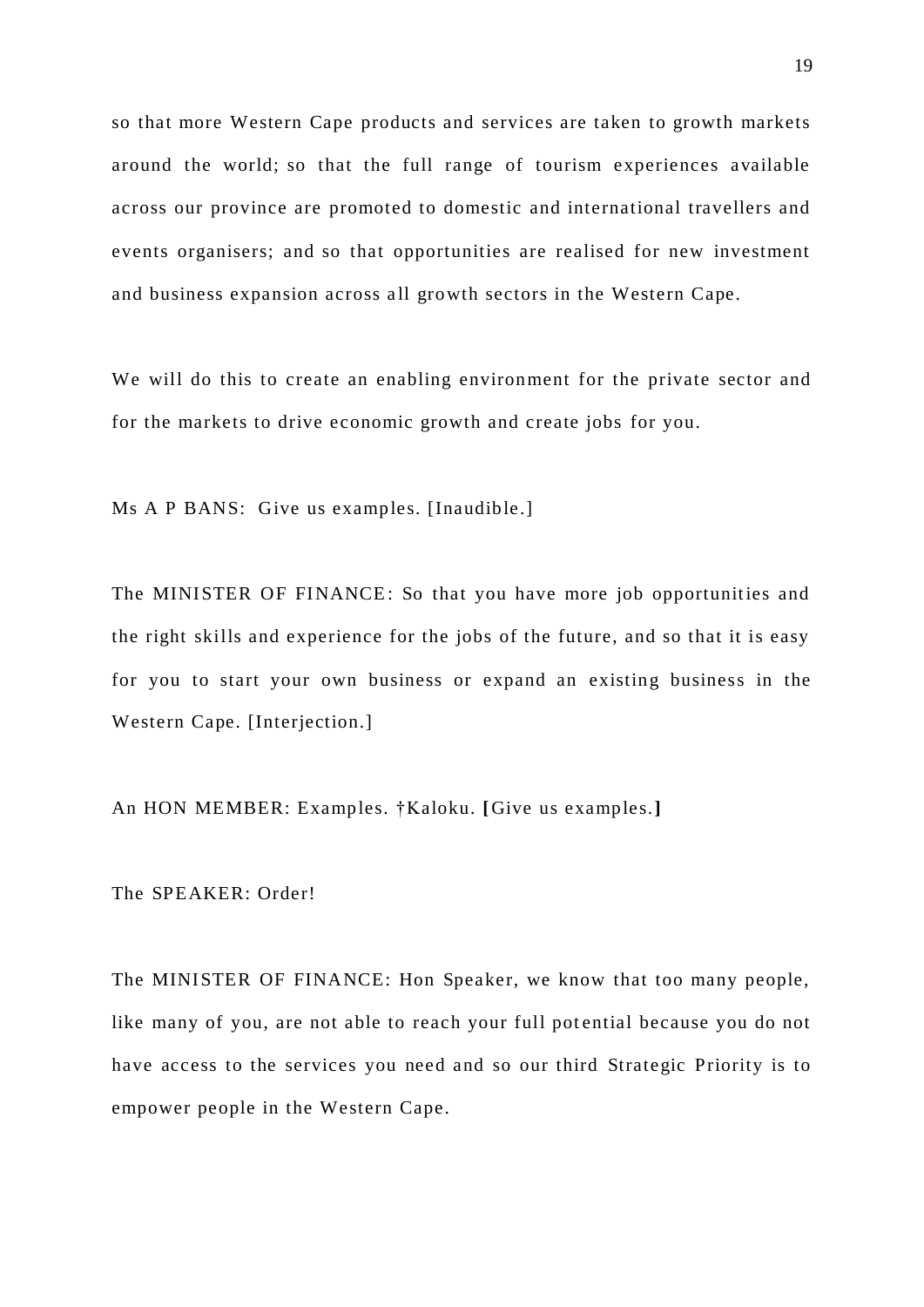We will spend R173,8 billion over the medium term to empower people:

- by providing specialised support for children up to the age of five;
- by providing a safe, positive environment in our schools where our children can receive the skills they will need for the future;
- by providing you with the skills and opportunities you need to enter the world of work; and
- by improving healthcare services for you and encouraging you to make healthy lifestyle choices in the Western Cape.

We will spend R2,2 billion over the medium term on Early Childhood Development, to ensure that your children receive the support they need, and that they have the best possible start in life... [Interjection.]

### An HON MEMBER: Hear-hear!

The MINISTER OF FINANCE: ...from the day that they are born to the day that they start primary school in the Western Cape.

An HON MEMBER: Yes, let us hear about it. [Applause.]

The MINISTER OF FINANCE: We will spend R8,4 billion over the medium term to provide support to the most vulnerable people in our society, including young people at risk as a result of substance abuse, women and children who are victims of domestic violence, older persons who require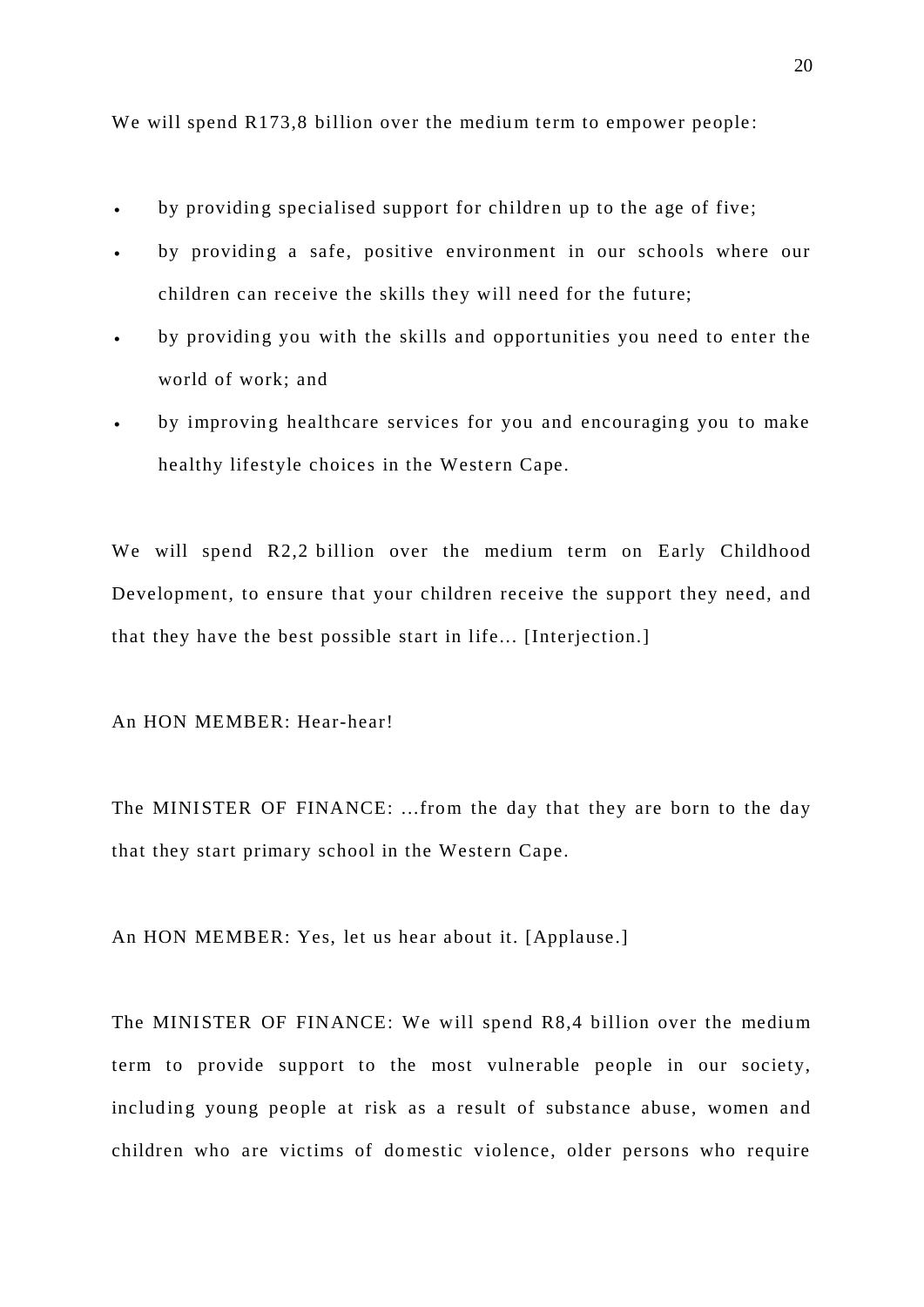homecare and persons with disabilities in the Western Cape. And we will spend R31,5 million over the medium term to pilot a Sanitary Dignity Project in rural areas so that young women and girls do not have to be absent from school or drop out from school in the Western Cape; and we will do this to empower you... [Interjection.]

The LEADER OF THE OFFICIAL OPPOSITION: That is a national...

The MINISTER OF FINANCE: ...so that at every stage of your life, your needs are met to ensure you can reach your full potential. [Interjections.] So that your children are raised in a stimulating and safe environment and that if you and your child are at risk you have access to the support that you need in the Western Cape. [Interjection.]

An HON MEMBER: A funny thing you mention that!

The MINISTER OF FINANCE: Hon Speaker, we also know that too many people, like many of you, do not have your own home, live far away from where you work and that travel is too often unsafe and too expensive...

The LEADER OF THE OFFICIAL OPPOSITION: Start with the Rondebosch Bowl [Interjection.]

The MINISTER OF FINANCE: ...and so our fourth Strategic Priority is to promote mobility and spatial transformation in the Western Cape. We will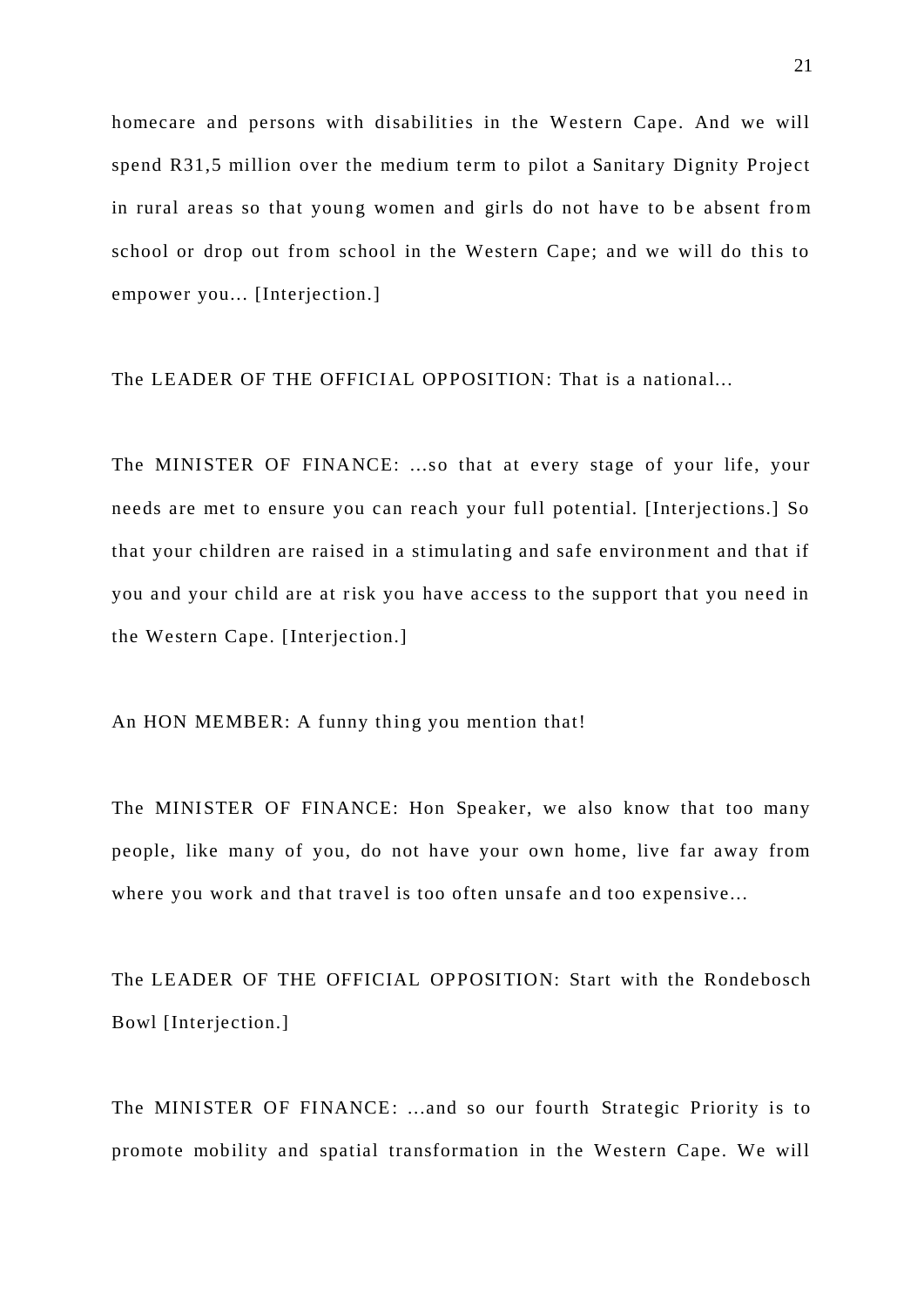spend R24,6 billion over the medium term to promote mobility and spatial transformation... [Interjection.]

The LEADER OF THE OFFICIAL OPPOSITION: You have not built one social housing in the inner-city [Inaudible.]

The MINISTER OF FINANCE: ...by better connecting places through public transport... [Interjection.]

The SPEAKER: Order!

The MINISTER OF FINANCE: ...by providing more housing and economic opportunities in good locations; and by improving places where people live and work in the Western Cape. [Interjection.]

An HON MEMBER: Where are the people's [Inaudible.]

The MINISTER OF FINANCE: We will spend R474,1 million over the medium term to roll out the fourth phase of the Go George Bus Transit System so that people who live in Thembalethu, Parkdene, Borcherds, Conville and Lawaaikamp have access to bus services in the Western Cape.

We will spend R7,4 billion over the medium term on housing projects, and provide over a hundred thousand housing opportunities so that more people have a home, or can rent a home, in the Western Cape.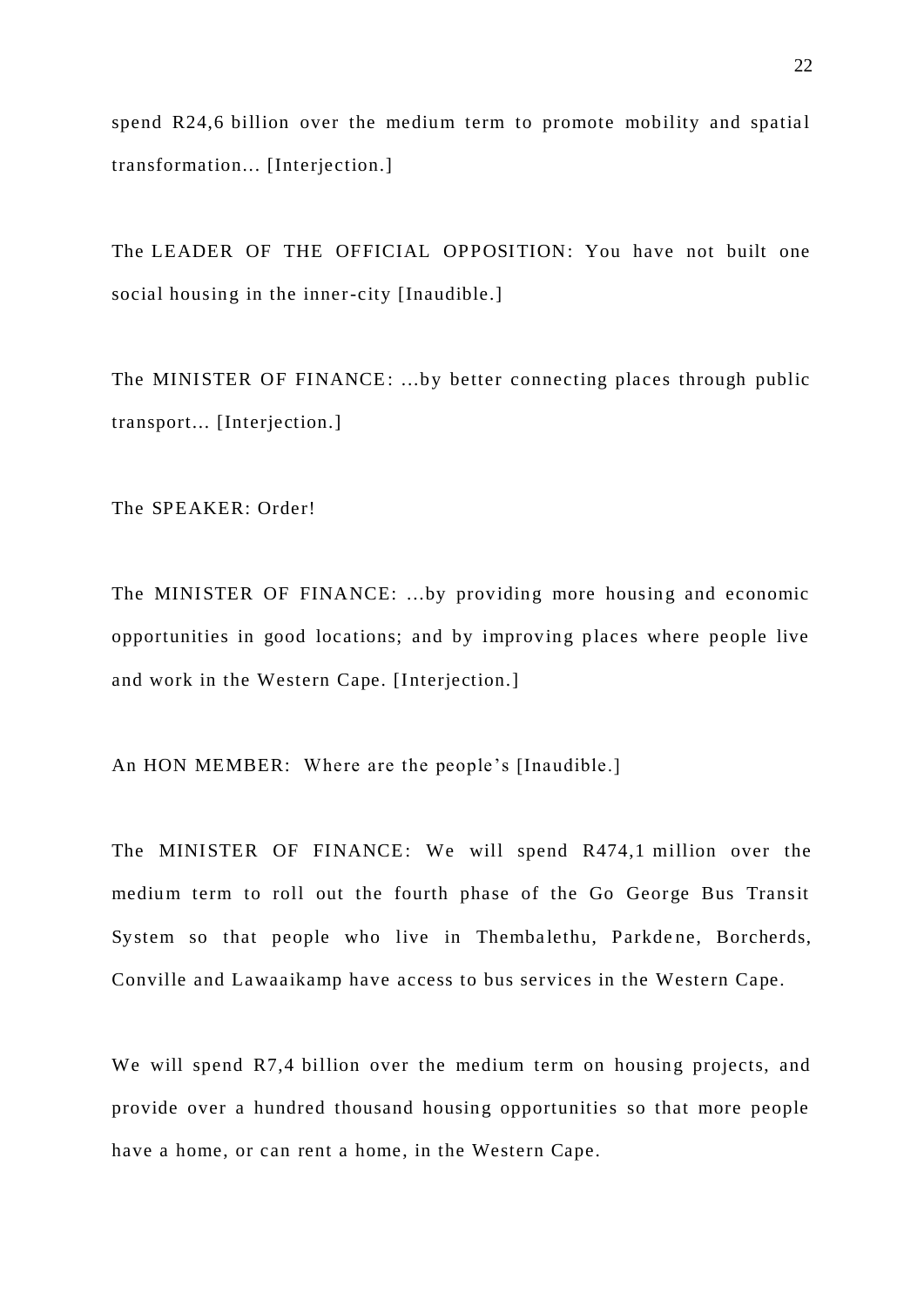We will spend R74,9 million over the medium term to extend the Regional Socio-Economic Programme to ensure that we continue to invest in infrastructure that connects people, improves safety and creates jobs for you in the Western Cape; and we will do this to promote mobility and spatial transformation for you, so that you live in a neighbourhood that you are proud of, that is vibrant, that is inclusive, and that is safe and close to your work, your school and your clinic and your shops and your places of worship.

The LEADER OF THE OFFICIAL OPPOSITION: Empty, empty promises and words!

The MINISTER OF FINANCE: So that you are able to use a public transport system that is well connected, affordable and safe so that you can easily and cost effectively travel around the Western Cape. [Interjection.]

An HON MEMBER: You are saying all that now. What have you done [Inaudible.] about this?

The MINISTER OF FINANCE: Hon Speaker, to meet your needs, and to ensure you have opportunities and to help you realise your dreams, we will constantly look for new and innovative ways of doing things in Government, and so our fifth Strategic Priority is to promote innovation in Government in the Western Cape. [Interjections.]

We will spend R7,5 billion over the medium term to promote innovation in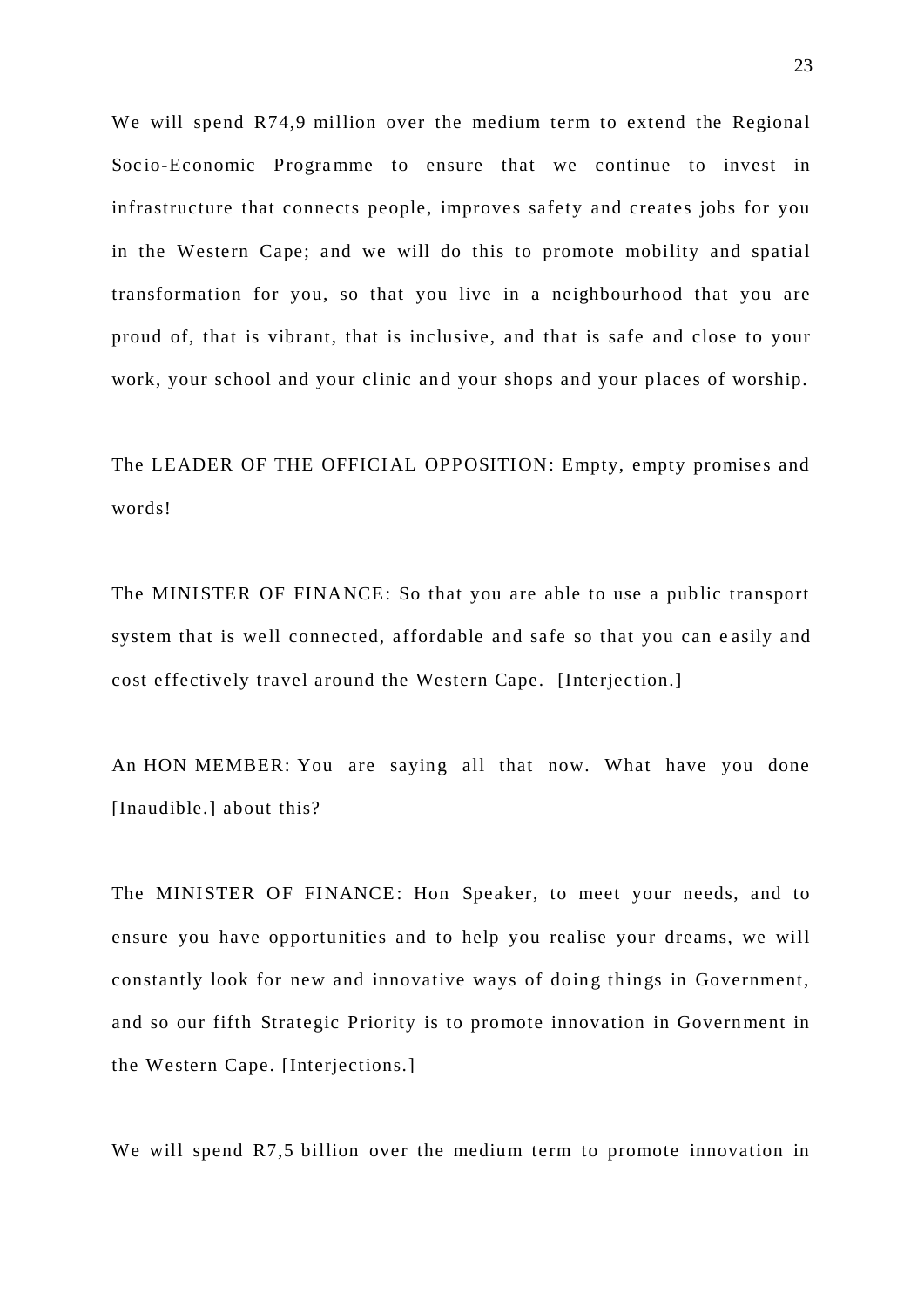the Provincial Government... [Interjections.]

The LEADER OF THE OFFICIAL OPPOSITION: It is your consultants [Inaudible.] DA consultants.

The SPEAKER: Order hon members!

The MINISTER OF FINANCE: ... by focusing on you; by working with you to improve and find new ways to deliver services to you; by bringing different spheres of government together and by building on our track record of good governance in the Western Cape. [Interjections.]

Ms A P BANS: There are no service delivery, no service.

The LEADER OF THE OFFICIAL OPPOSITION: McKinsey, McKinsey, again.

The MINISTER OF FINANCE: We will spend:

 R25,1 million over the medium term on establishing a War Room, that will use a new and innovative approach, called the Problem Driven Iterative Adaptation Methodology, that will tackle major challenges, including safety, mobility and the built environment in the Western Cape. [Interjection.]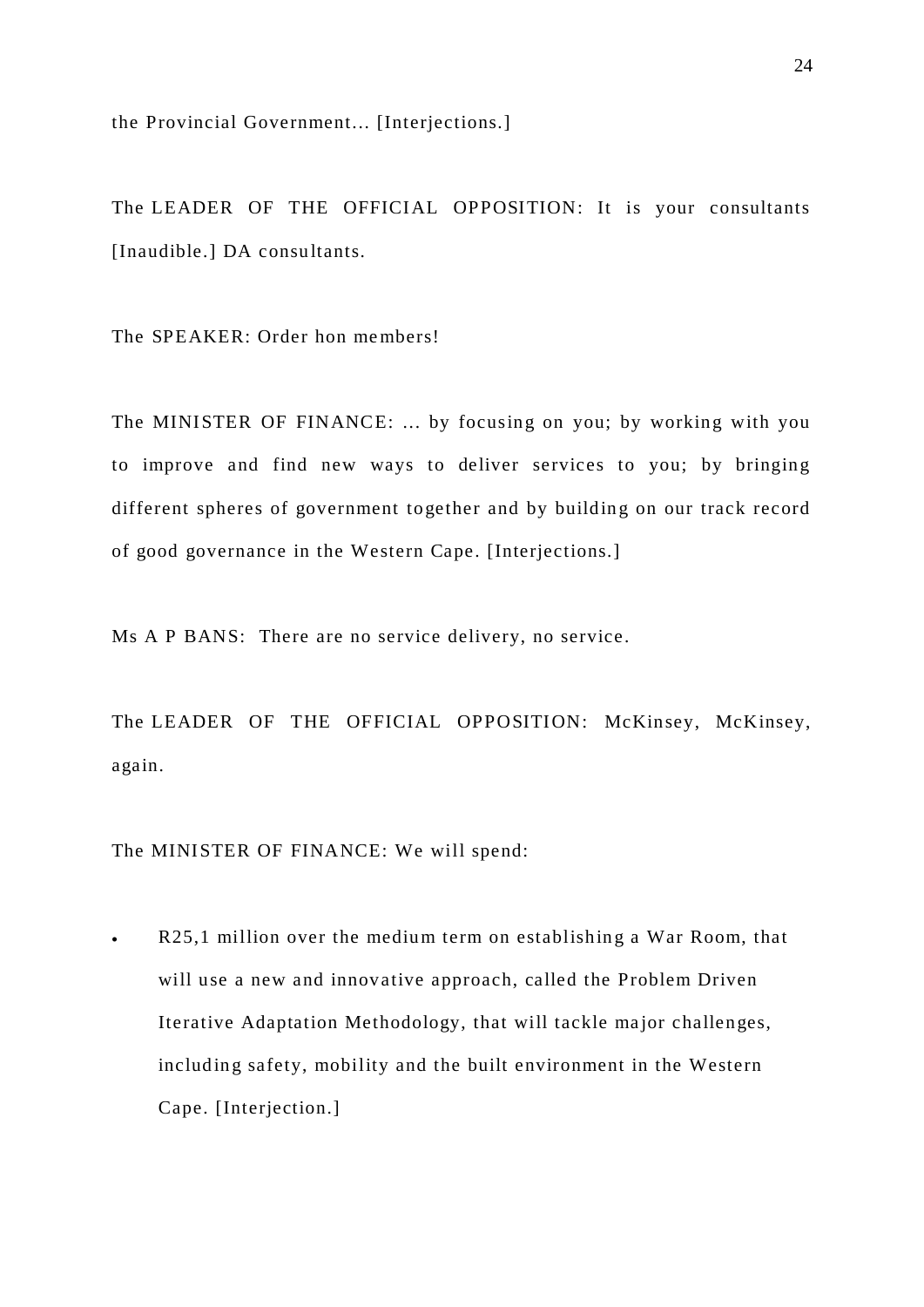The LEADER OF THE OFFICIAL OPPOSITION: Are you taking the point [Inaudible.] take it away from Bongi?

The MINISTER OF FINANCE: And we will do this to ensure that this Government works for you; so that this Government is more effective and we do things differently so we can deliver even better services to yo u.

Hon Speaker, you will recall, that President Cyril Ramaphosa announced a new Youth Employment Initiative, during his recent State of the Nation Address, to be funded by setting aside 1% of the national budget to deal with high levels of youth unemploy ment in South Africa.

We support the Youth Employment Initiative and, in fact, we already spend more than 1% of the Provincial Budget on young people in the Western Cape. So over the medium term we will spend R2,8 billion on youth development programmes in the Western Cape ... [intervenes]

#### The MINISTER OF COMMUNITY SAFETY: Hear-hear!

#### The MINISTER OF FINANCE: Which includes:

- spending R9,4 million on our Youth in Service Programme, which provides work readiness and skills development to our young people;
- spending R35,9 million on our Youth Cafés, where our young people can access personal development training and career advice in the Western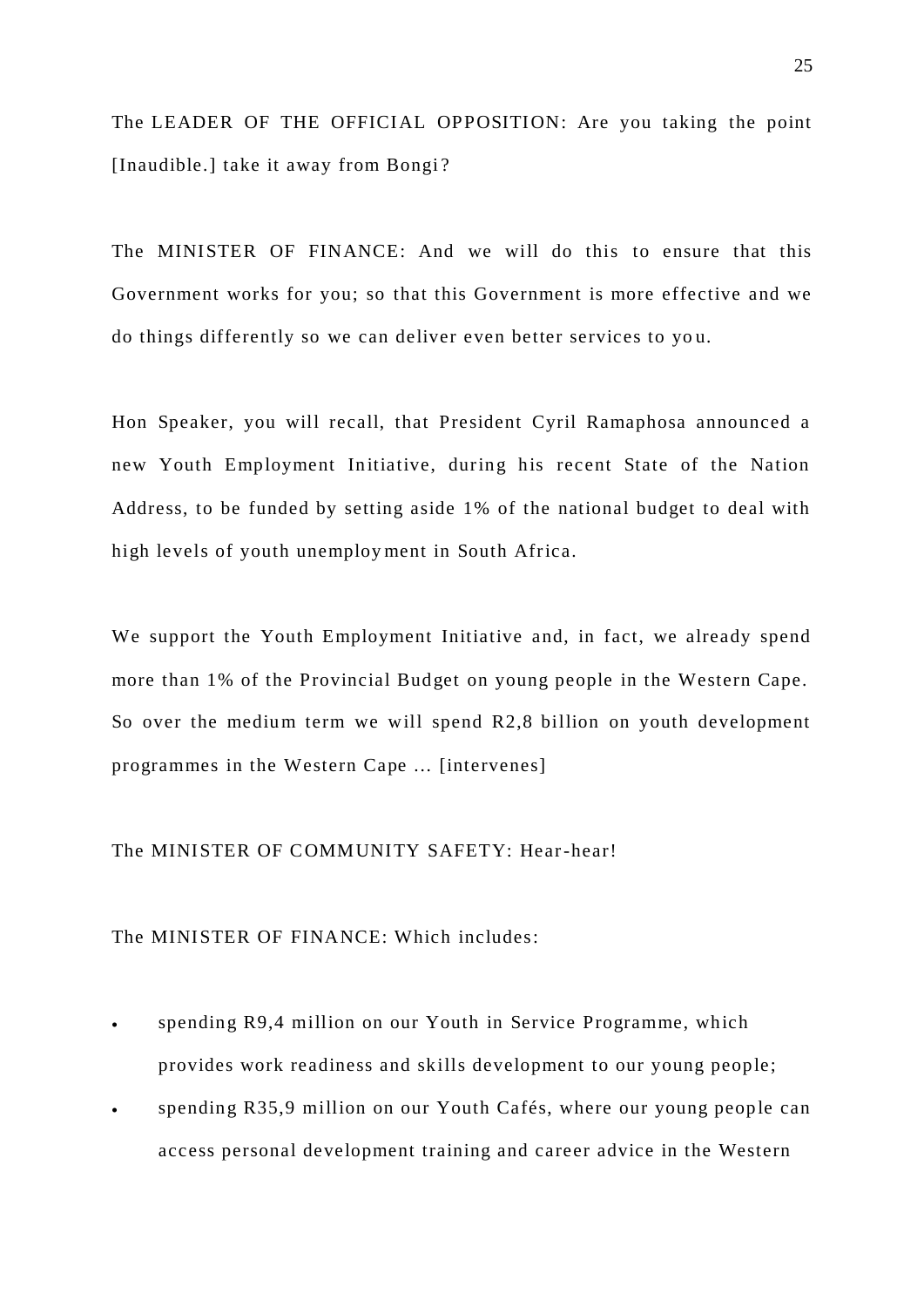Cape;

- spending R78,1 million on our Premier's Advancement of Youth Programme, which will accommodate just over 1,000 school leavers and provide them with skills development through mentoring, coaching and career guidance; and
	- spending R356,3 million on our Child Development and Youth Care Centres, which provide young people with safe spaces to grow and develop.

Hon Speaker, we are committed to protecting frontline service delivery such as education, health and social development in the Western Cape. So, over the medium term, we will spend R79,4 billion on education, R83,2 billion on health and R8,4 billion on social development in the Western Cape.

We have done so because your education matters; your health matters and your welfare matters to us in the Western Cape.

We also committed to maintaining spending on new infrastructure and existing infrastructure assets in the Western Cape. We will spend R2,6 billion on new infrastructure assets, and R16,7 billion on existing infrastructure assets, over the medium term in the Western Cape. [Interjection.]

# †Die MINISTER VAN GEMEENSKAP SVEILIGHEID: Mooi! **[**The MINISTER OF COMMUNITY SAFETY: Good!**]**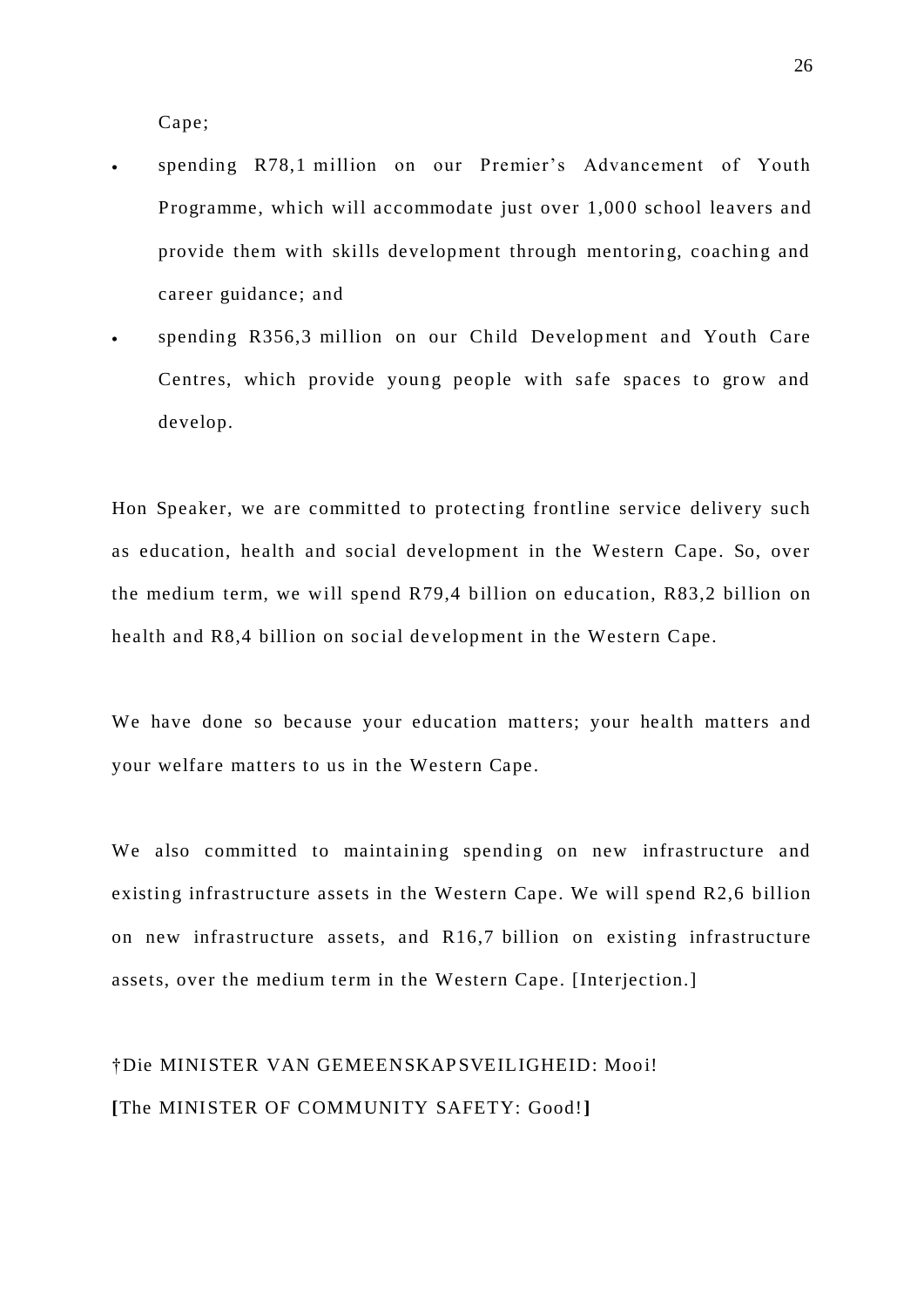The MINISTER OF FINANCE: ...which inc ludes:

- spending R9,6 billion on the maintenance of existing transport assets, including for example, the resealing of the Bainskloof Pass;
- spending R3,1 billion on the maintenance of existing education assets, which includes the upgrading of the Worcester Pre-Primary School; and
- spending R2,3 billion on the maintenance of existing health assets, including the upgrading of the Helderberg Hospital in the Western Cape.

The LEADER OF THE OFFICIAL OPPOSITION: And the maintenance, are you also taking that [Inaudible.]

The MINISTER OF FINANCE: But, it also includes:

- spending R1,8 billion on new education infrastructure, including the new Waveren Secondary School in W itzenberg;
- spending R431,5 million on new health infrastructure... [Interjections.]

The SPEAKER: Order, hon members!

The MINISTER OF FINANCE: ...including the new Avian Park Clinic in Breede Valley; and

 spending R236,6 million on catalytic infrastructure in the Atlantis Special Economic Zone and in the Saldanha Bay Industrial Development Zone in the Western Cape.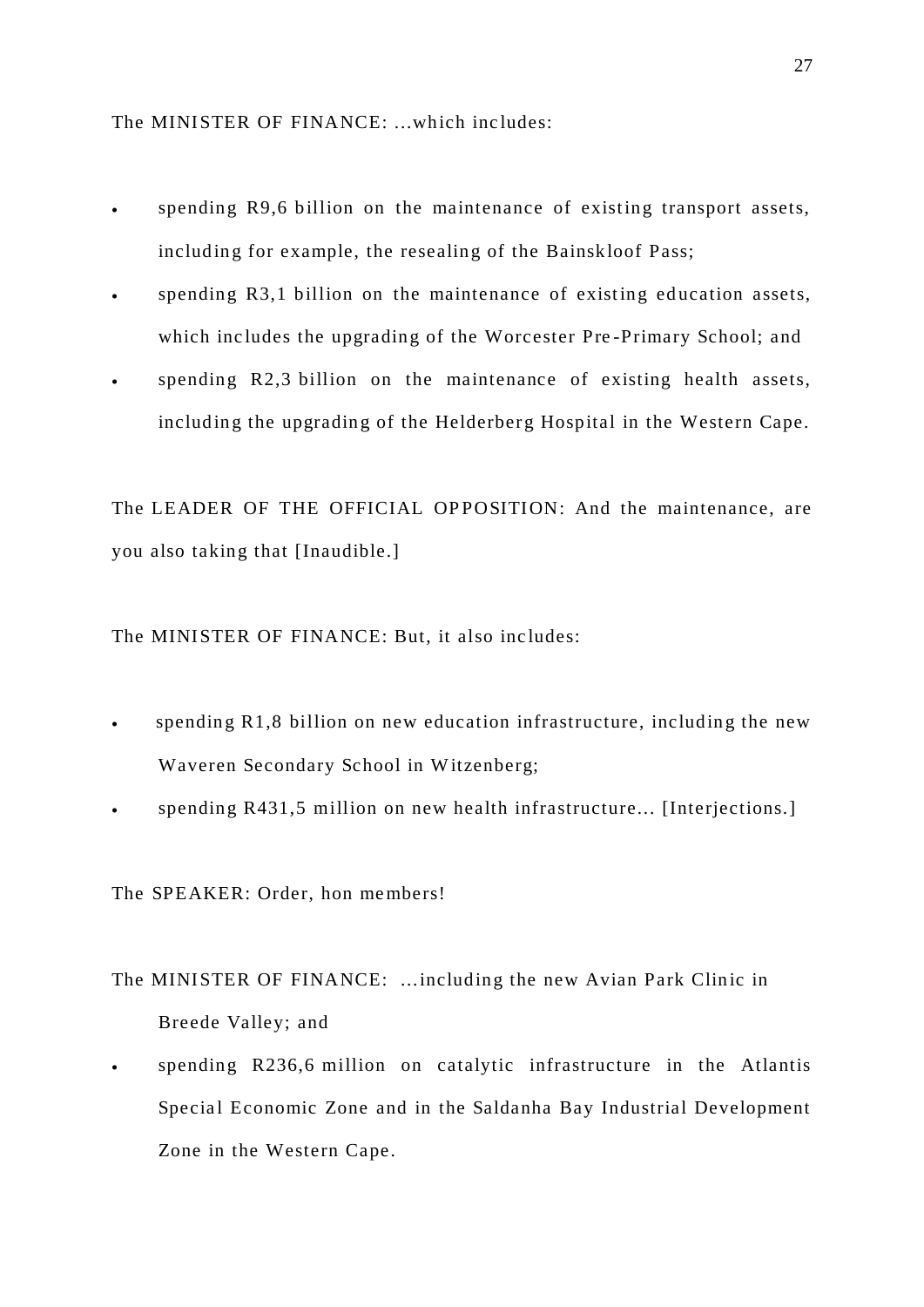#### The MINISTER OF COMMUNITY SAFETY: Hear-hear!

The MINISTER OF FINANCE: We will continue to hold the line on spending on new and existing infrastructure assets, because spend ing on infrastructure boosts economic growth, creates jobs and in the end, most importantly is an investment in the future of the Western Cape, and we at Provincial Treasury stand ready to work with departments and entities to improve the infrastructure de livery pipeline in the Western Cape.

†Die LEIER VAN DIE AMPTELIKE OPPOSISIE: Hier kom 'n ding! Hier kom 'n ding! [Gelag.] **[**The LEADER OF THE OFFICIAL OPPOSITION: Something's coming! Something's coming! [Laughter.]**]**

The MINISTER OF FINANCE: Hon Speaker, give me a moment. [Drinking] water] Cheers!

Hon Speaker, when stage-six load shedding hit us last year we were reminded that we face an energy crisis with load shedding costing the provincial economy millions of rands per stage, per day, in the Western Cape.

We know that a new philosophy of maintenance has been announced and that we can expect more frequent planned load shedding for the next twenty -four months in the Western Cape. We are concerned, however, that the situation is like ly to be more acute, and that load shedding is likely to be with us for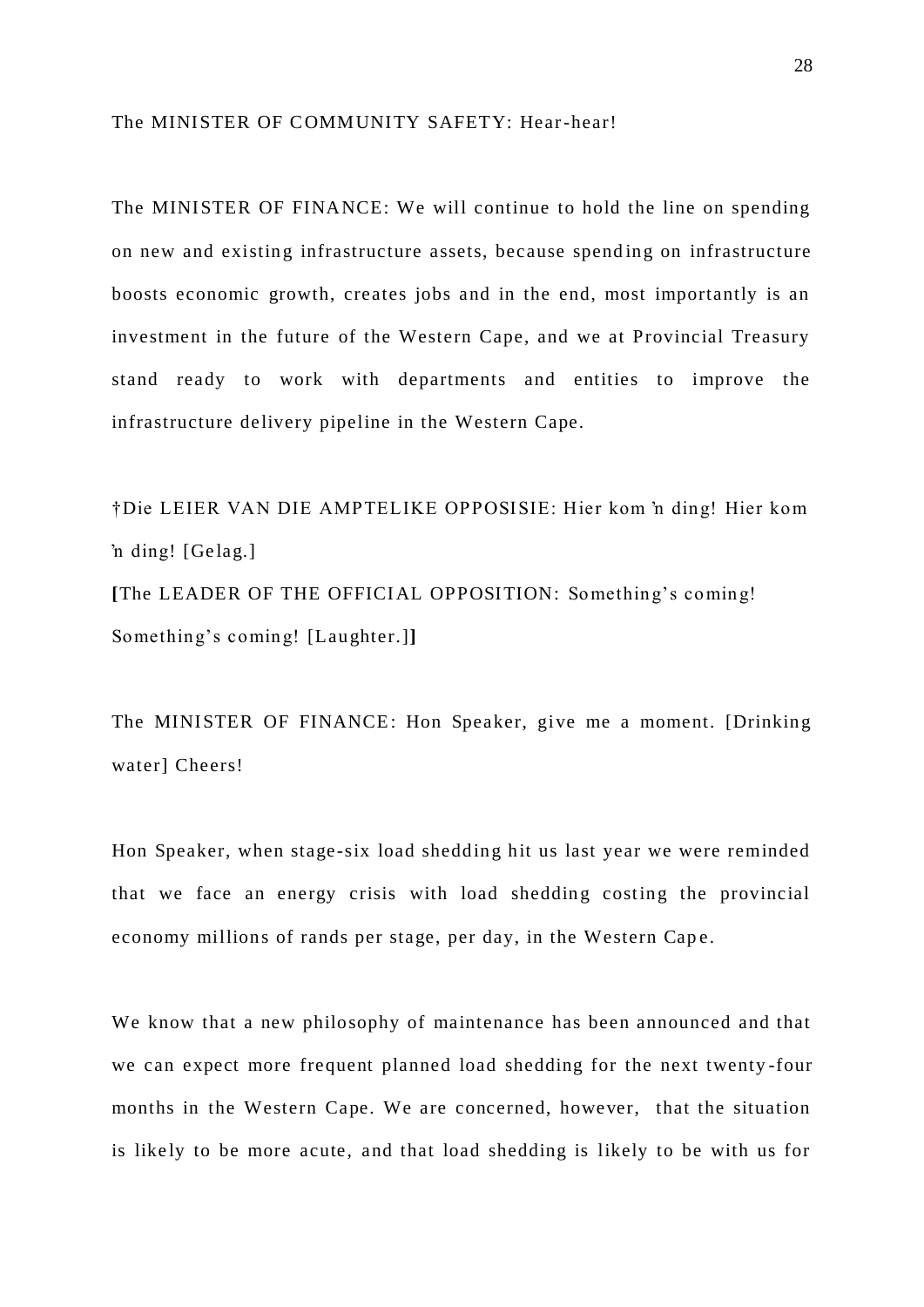longer than anticipated, and because of that we have established an Energy Security Committee, to respond to the energy crises in the Western Cape.

We, together with the City of Cape Town, who led the fight in the courts, have done more than any other province to prepare for a different energy future in the Western Cape, which is why we were delighted to hear that National Government will implement measures to rapidly and significantly increase generation capacity, and that municipalities will finally be allowed to purchase electricity from independent power producers, to help fix our energy crisis in South Africa. [Applause.]

Mr P J MARAIS: Better late than never. [Interjections.]

The MINISTER OF FINANCE: We have a plan to work towards a new, cleaner, greener energy future that, in time, will make our province the most energy secure province...

#### The MINISTER OF COMMUNITY SAFETY: Hear-hear!

The MINISTER OF FINANCE: ...which inc ludes:

- helping municipalities to procure energy from independent power producers;
- increasing small-scale embedded generation and increasing the greening of Government buildings;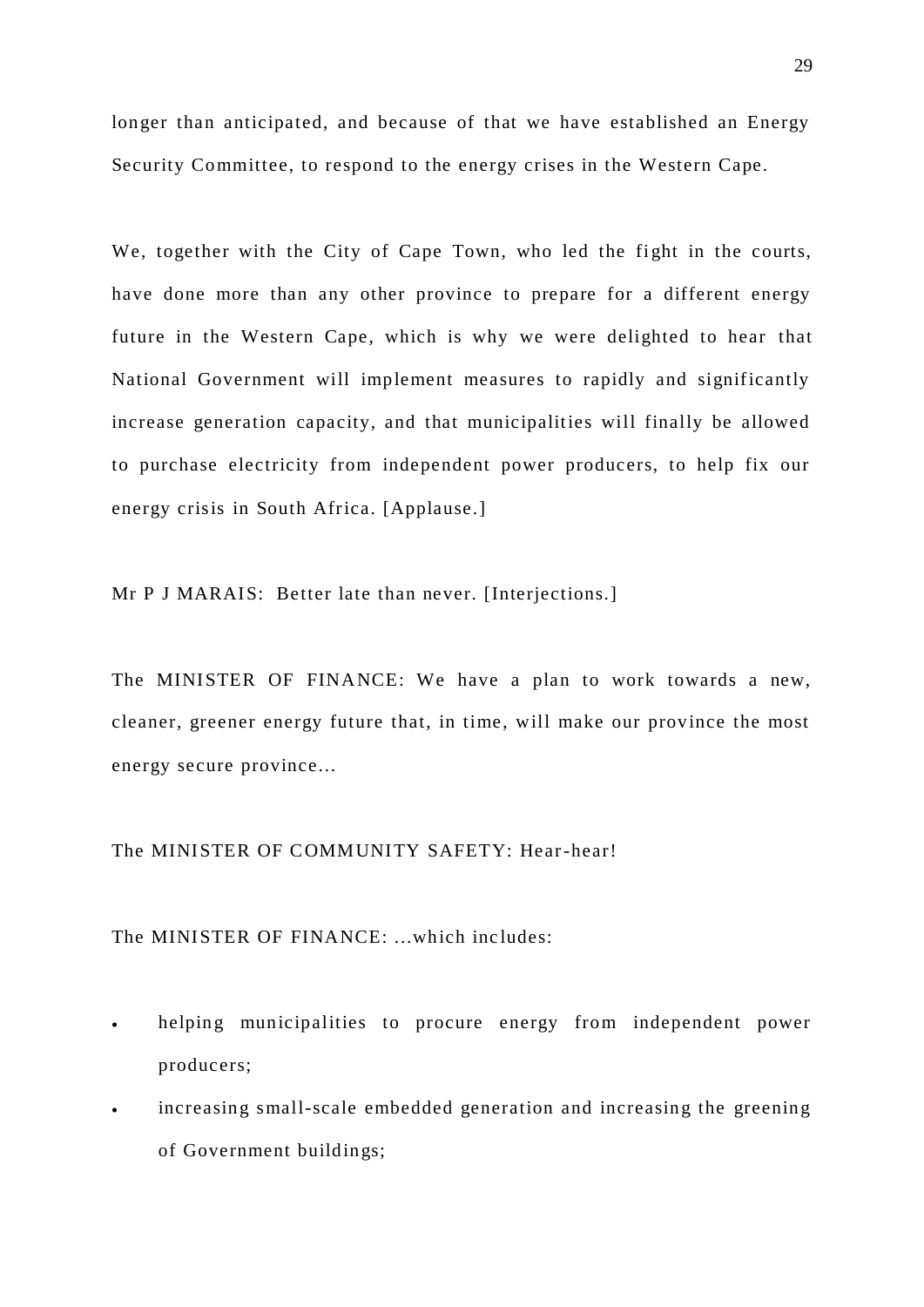- fast-tracking efforts to import Liquefied Natural Gas through Saldanha Bay, and enabling the Ankerlig Plant to operate on gas rather than the more expensive diesel; and
- working with large commercial players to help them with load curtailment measures where possible and continuing to support businesses with free advice and support on alternative energy s olutions in the Western Cape.

We have allocated a budget of R60 million over the medium term to the Green Economy Team to support municipalities who wish to procure electricity from independent power producers in the Western Cape. [Interjections.]

## An HON MEMBER: At what cost?

The MINISTER OF FINANCE: While we await clarity on the specifics, our team is building on the great work a lready done on energy in this province, and are preparing for a cleaner, greener energy future in the Western Cape.

However, we have to introduce a note of caution here because there are no real quick-fix solutions and it is going to take time, some time, for munic ipalities to actually be gin procuring e lectricity from independent power producers in the Western Cape.

Ms N D NKONDLO: Support municipalities with supply-chain problems. Is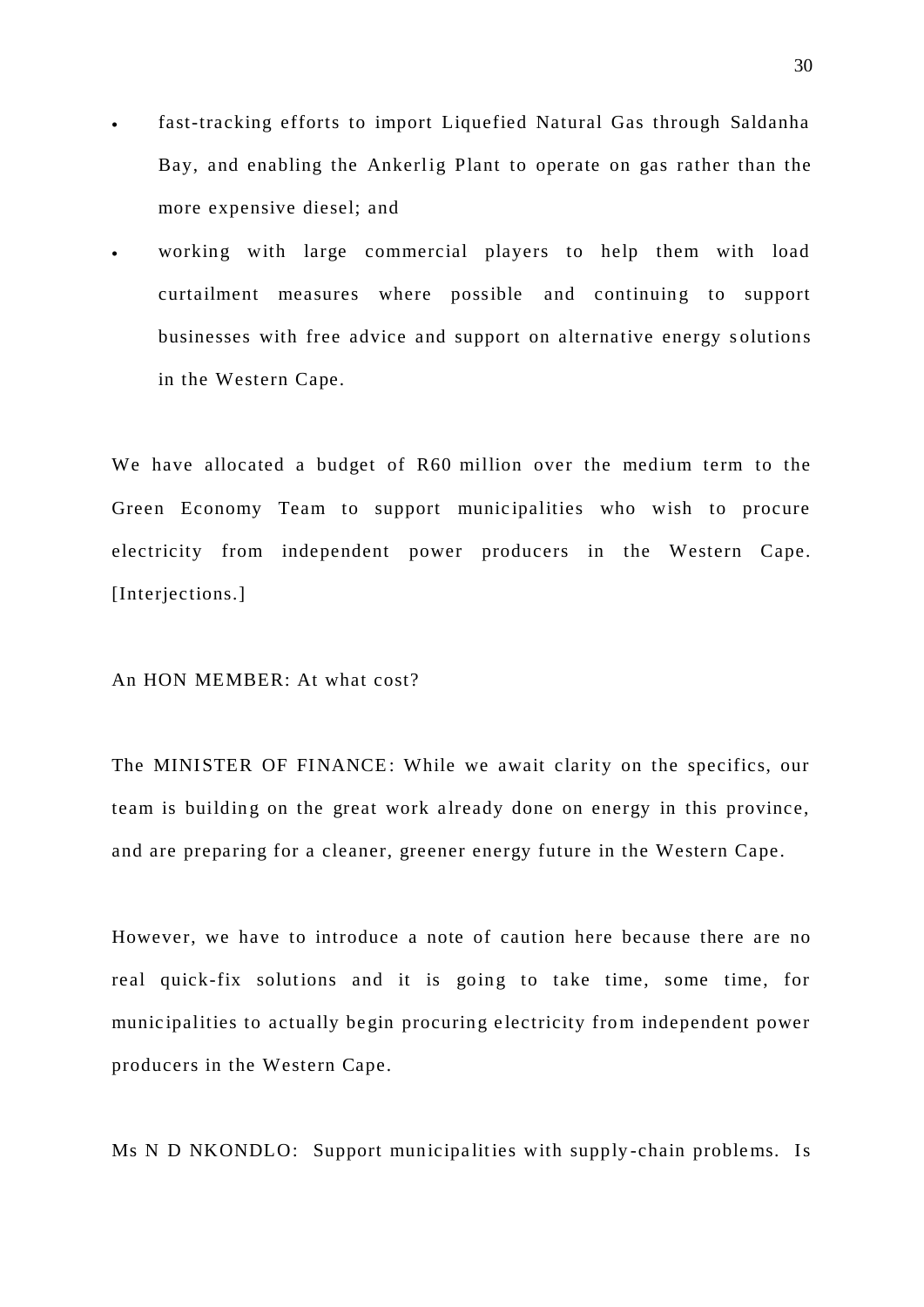The MINISTER OF FINANCE: Hon Speaker, we live in turbulent times and we live in uncertain times, with major downside risks to the economic outlook in South Africa. [Interjection.]

The LEADER OF THE OFFICIAL OPPOSITION: And in providing [Inaudible] the DA does not make it easier.

The MINISTER OF FINANCE: With national debt, and debt service costs spiralling out of control, and with little prospect of the proposed public-sector wage bill moderation materialising, we may face significant budget cuts in the future in the Western Cape.

We have, therefore, made provision, as best we can, to mitigate the risk to the economic outlook in the Western Cape. We have held the line a nd will build our reserves over the medium term in the Western Cape.

- We have R1 billion in our Fiscal Stabilisation Reserve to deal with possible fluctuations in our provincial equitable share allocation in the Western Cape.
- We have R500,7 million in our Service Load Pressure Reserve to deal with increased pressure to deliver services in the Western Cape, and
- We have R208,4 million in our Unforeseeable and Unavoidable Expenditure Reserve to provide for unanticipated events in the Western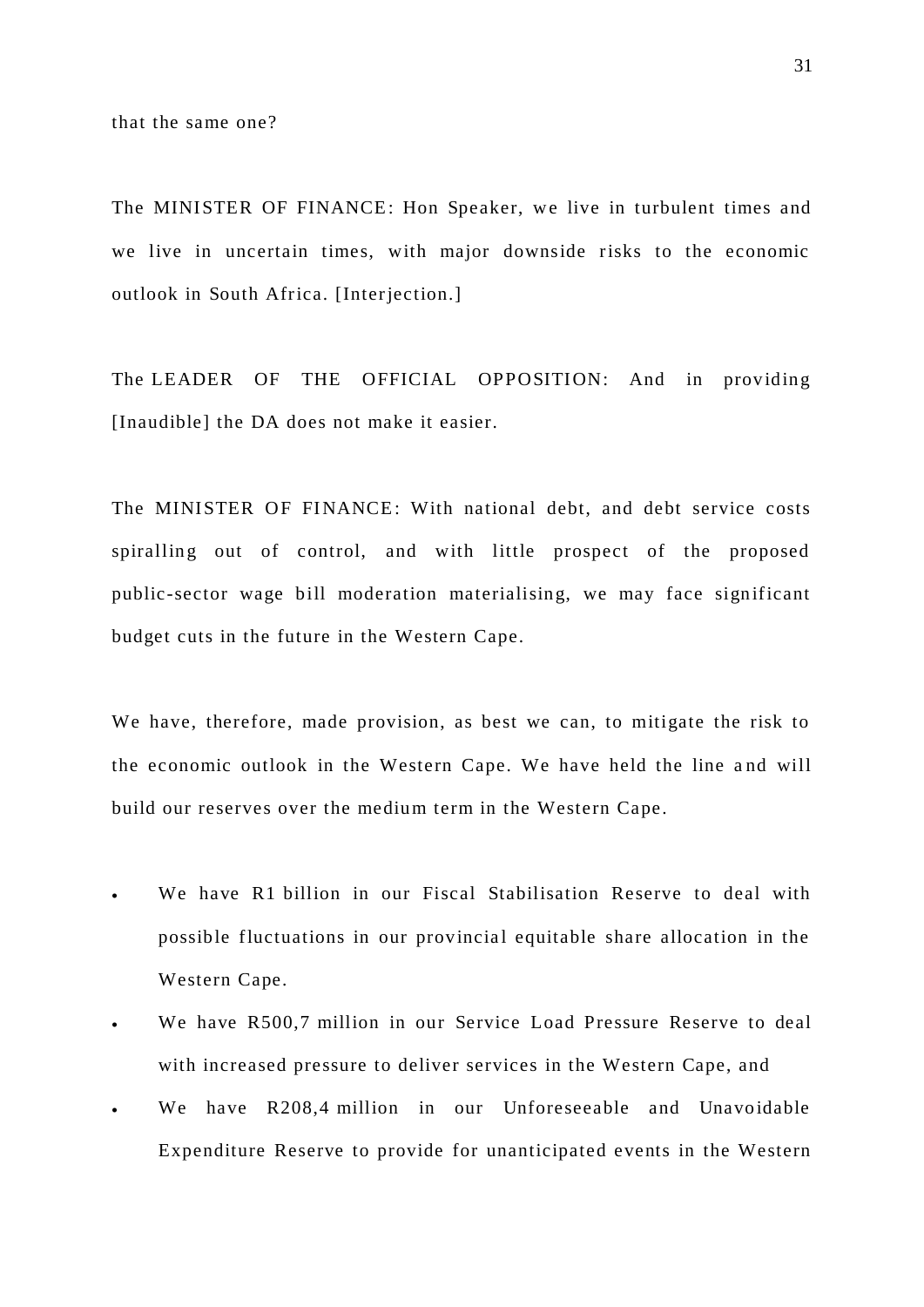Cape.

Hon Speaker, we have also held the line on spending on compensation of employees by setting personnel upper limits on Departments in the Western Cape. However, we plan to go further and implement a Compensation of Employees' Reduction Strategy, which includes:

- terminating performance bonus allocations in 2021/22;
- limiting overtime spending;
- carefully managing leave payouts; and
- limiting the growth in personnel, so that personnel numbers are proportional to departmental priorities, in the Western Cape.

We have also held the line on spending on goods and services in the Western Cape. However, we plan to go further and explore a range of new measures, including:

- conducting performance and expenditure reviews;
- implementing an e -procurement system;
- exploring further cost containment measures;
- reviewing the mandates of public entities;
- improving facilities management;
- partnering with the private sector; and
- tightening up on reporting, monitoring and compliance with existing cost containment measures in place in the Western Cape.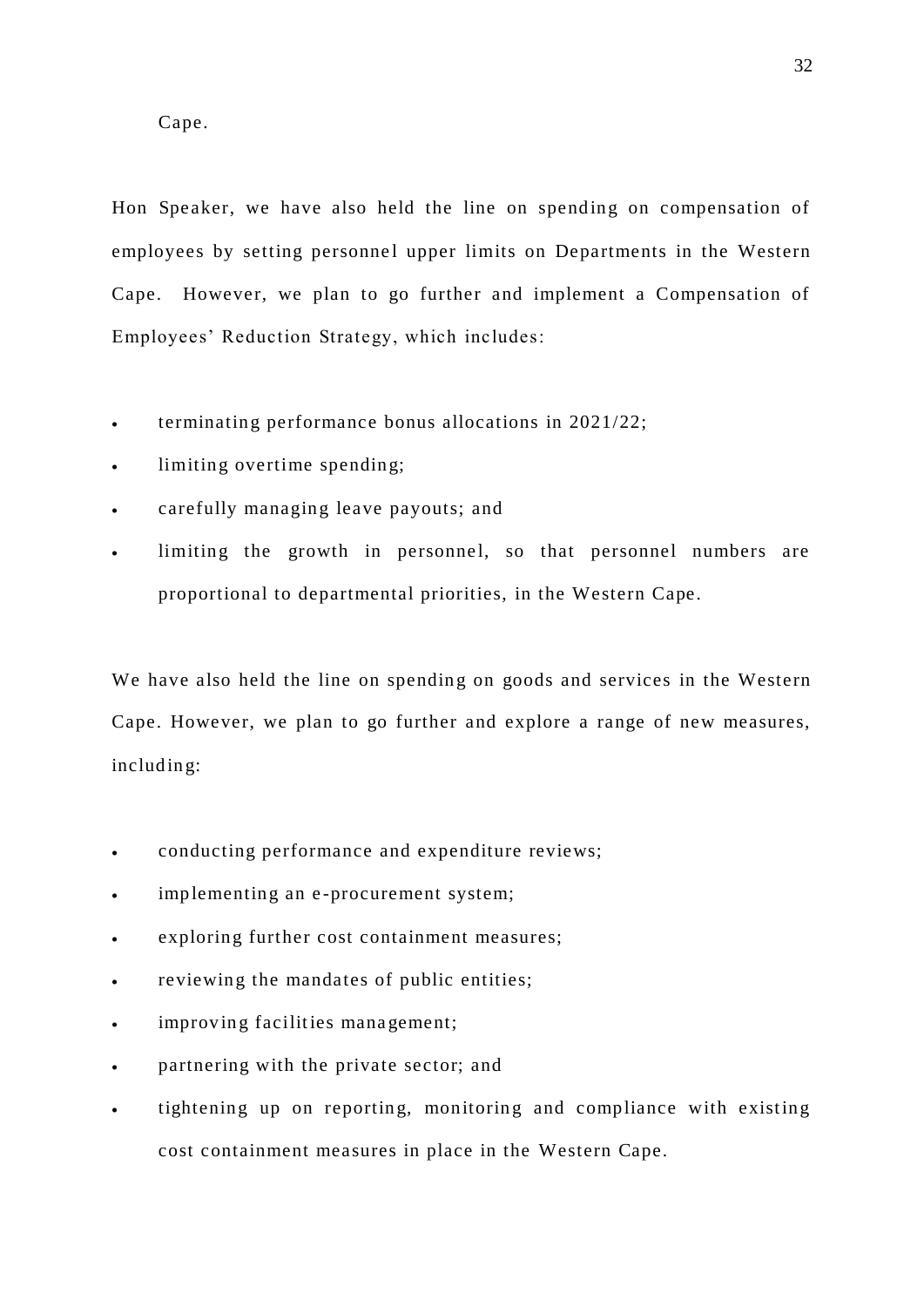Ms N D NKONDLO: When are you cutting down on the wages?

The MINISTER OF FINANCE: Hon Speaker, we have worked hard, perhaps harder than any other province, to deliver clean government in the Western Cape. [Interjections.]

Ms A P BANS: Oh, without services!

Ms R WINDVOGEL: No service!

Ms A P BANS: No services!

The MINISTER OF FINANCE: ...which is why we will take a hard line, a very hard line, and investigate without fear or favour, any allegations of corruption in governments in the Western Cape. That is why [Interjection.]

An HON MEMBER: In George, begin with George.

The MINISTER OF FINANCE: That is why we have allocated an additional R8,2 million over the medium term to strengthen the Forensic Investigation Unit, within the Local Government Department, in the Western Cape.

An HON MEMBER: Do you want to take over [Inaudible.]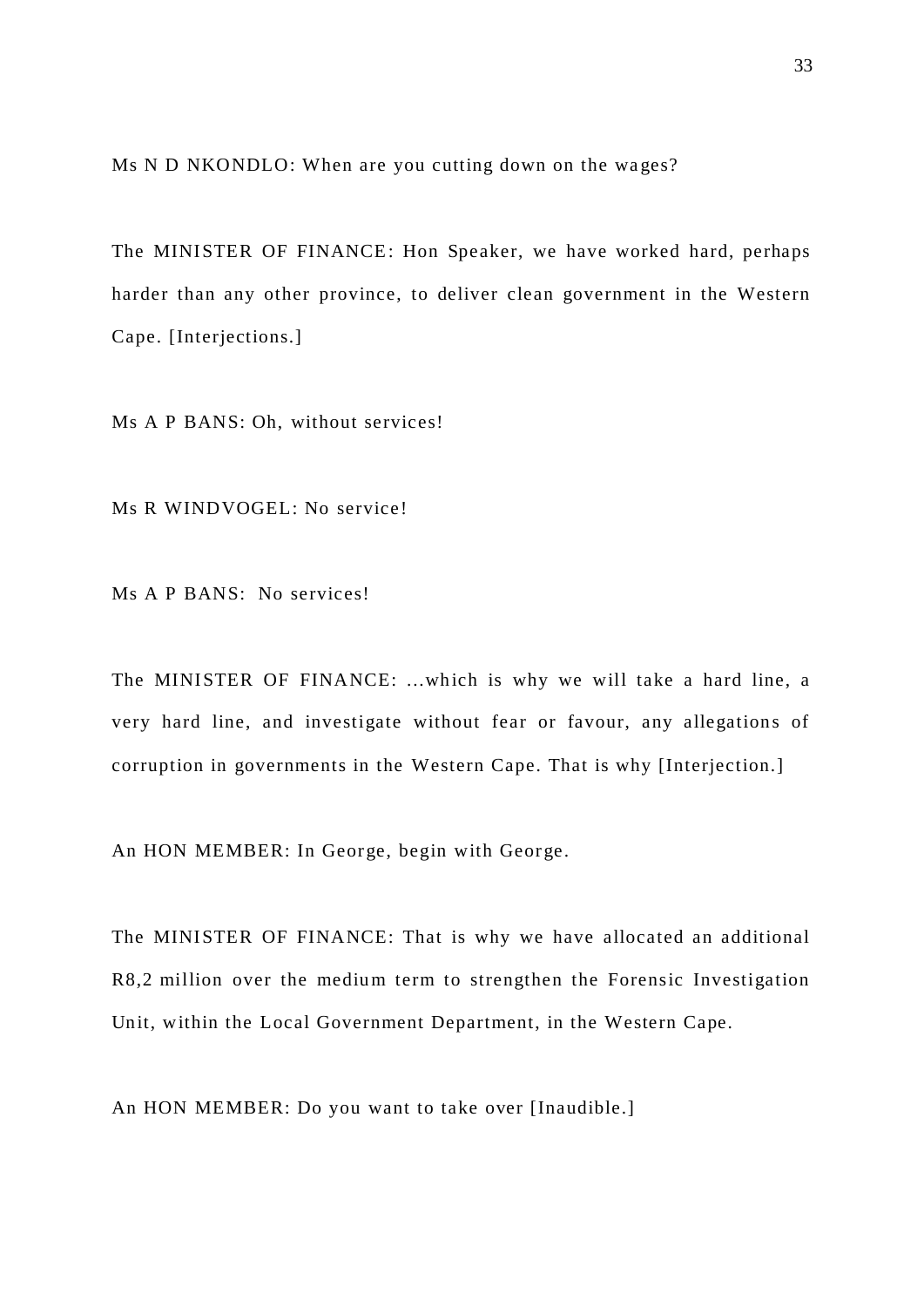The MINISTER OF FINANCE: We should never forget that what makes us different in government is that the money we spend does not belong to us. It belongs to you, the people of the Western Cape.

HON MEMBERS: Hear-hear!

An HON MEMBER: I think that the [Inaudible.] must be quiet.

The MINISTER OF FINANCE: Hon Speaker, the *Budget for You*, [Interjection.]

The LEADER OF THE OFFICIAL OPPOSITION: How much are you spending in Mitchells Plain?

The MINISTER OF FINANCE: The *Budget for You* tabled here today, puts your needs... [Interjections.]

The SPEAKER: Order! Order hon me mbers!

The MINISTER OF FINANCE: ...your choices and your dreams at the forefront of everything that we do in the Western Cape.

†Die LEIER VAN DIE AMPTELIKE OPPOSISIE: Dit is 'n blou droom! Dit is nie die werklikheid nie.

**[**The LEADER OF THE OFFICIAL OPPOSITION: It is a blue dream! It is not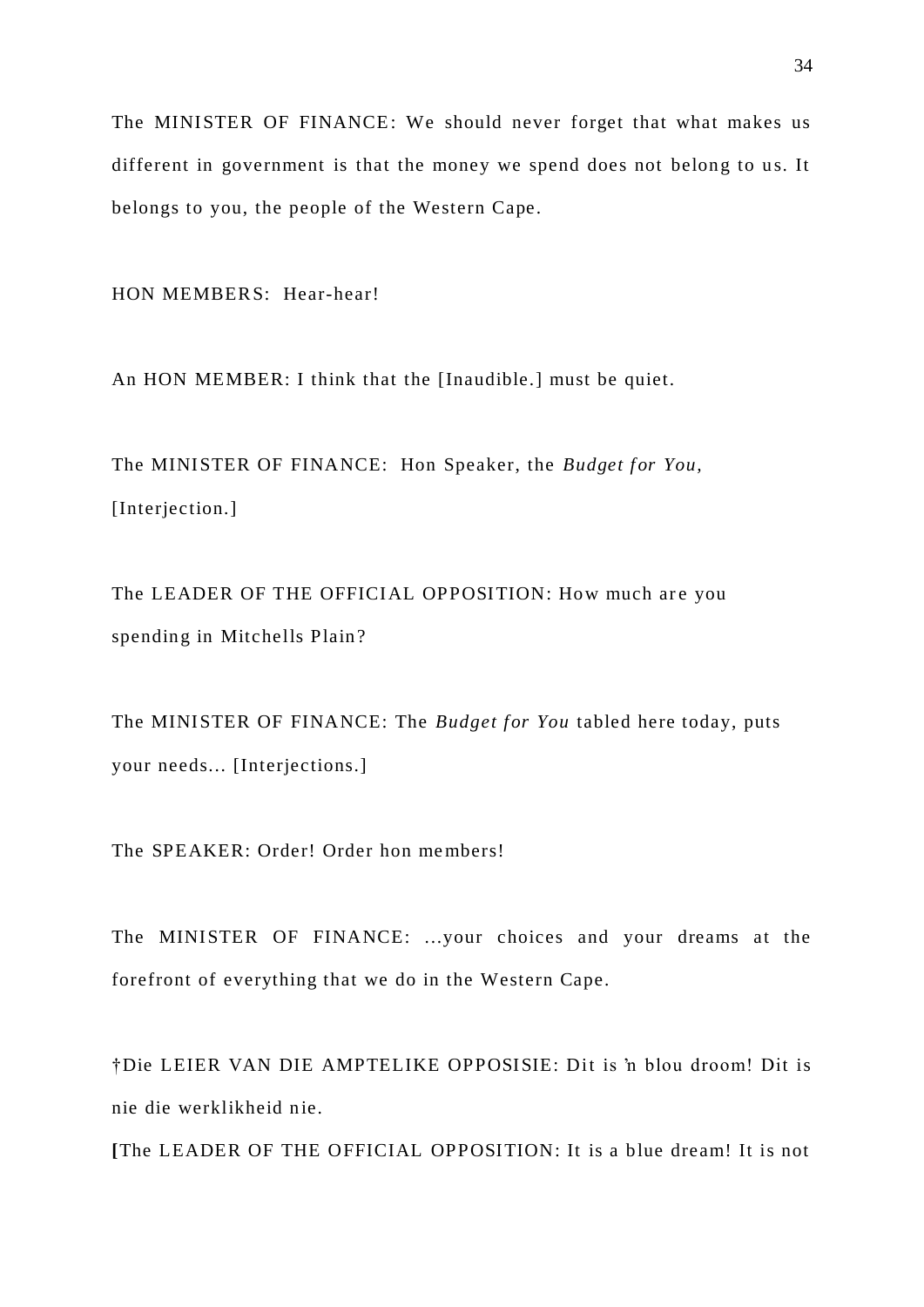### reality.**]**

The MINISTER OF FINANCE: We will work hard to land our vision of a *A* Safe Western Cape Where Everyone Prospers, which is why we will spend:

- R4 billion over the medium term so that you feel safe in the Western Cape,
- R32,4 billion over the medium term so that you get a job and reach your dreams in the Western Cape.

An HON MEMBER: A blue job!

The MINISTER OF FINANCE: And:

- R173,8 billion over the medium term so that you reach your full potential in the Western Cape,
- R24.6 billion over the medium term so that you have a home in the Western Cape, and
- R7.5 billion over the medium term so that you have even better government in the Western Cape.

We trust that our *Budget for You* will give you, all of you, hope in your future in the Western Cape.

Hon Speaker, in closing, I would like to thank Premier Alan Winde and all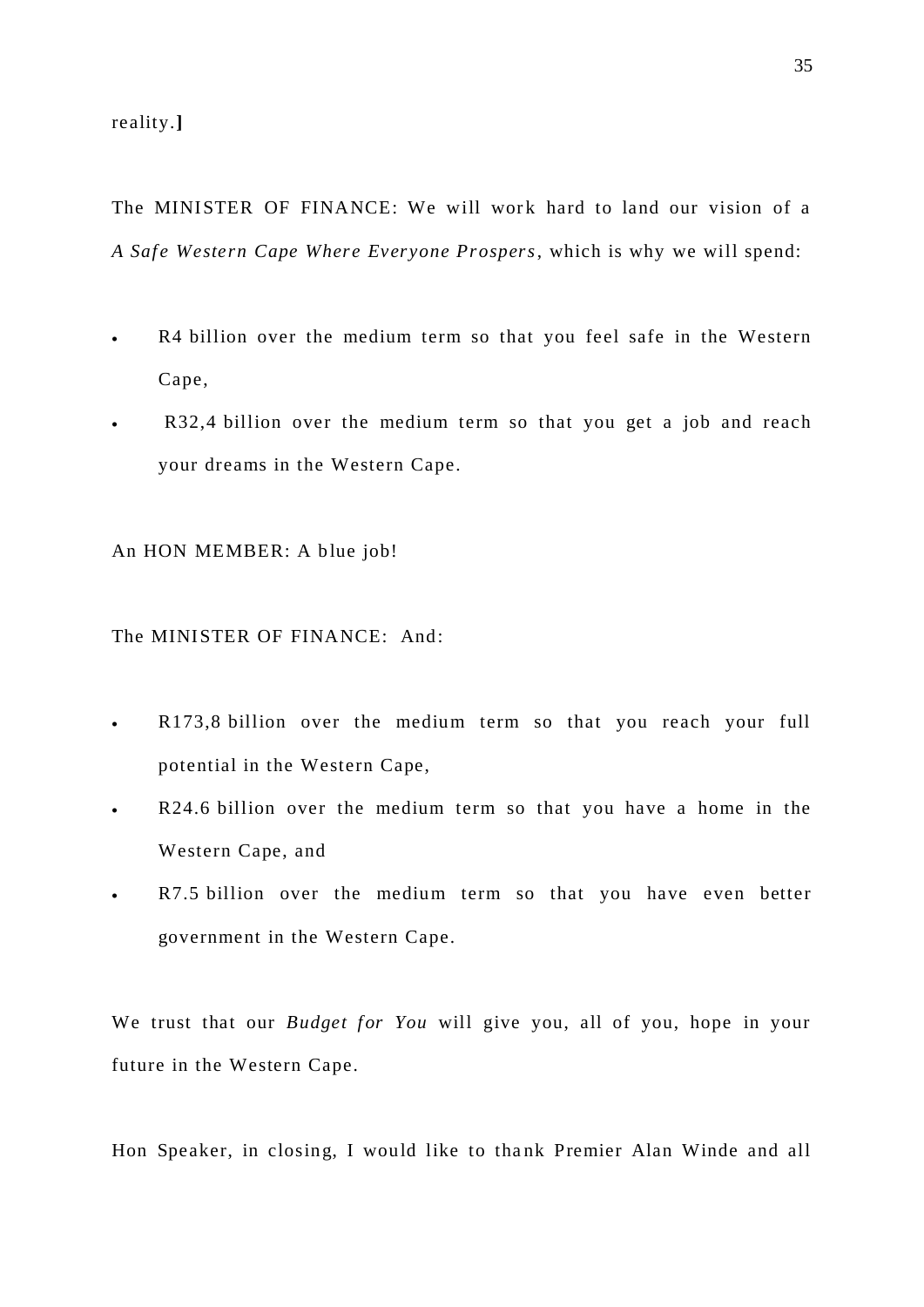my Cabinet collea gues for their leadership and support during what has been a very difficult budget process resulting in the finalisation of this Provincial Budget.

I also wish to extend my gratitude to David Savage, the Head Official at the Provincial Treasury, and Team Finance under the leadership of the Acting Deputy Director General of Fiscal and Economic Services, Julinda Gantana. My staff in the Ministry - thank you for your support and for keeping the office running so effectively.

Most importantly, I would like to thank my family and my amazing wife, Bronwen, who is literally *The Best Mother in the World*. [Applause.] I am grateful for your love, for your patience and for all your support.

Hon Speaker, so, it now gives me great pleasure to table these beautiful books:

- the Overview of Provincial Revenue and Expenditure;
- the Overview of Provincial and Munic ipal Infrastructure Investments;
- the Estimates of Provincial Revenue and Expenditure;
- the Western Cape 2020 Appropriation Bill;
- the Provincial Gazette of Allocations to Municipalities;
- the Western Cape Additional Adjustment Appropriation Bill; and
- my speech, for discussion and deliberation by the Western Cape Provincial Parliament.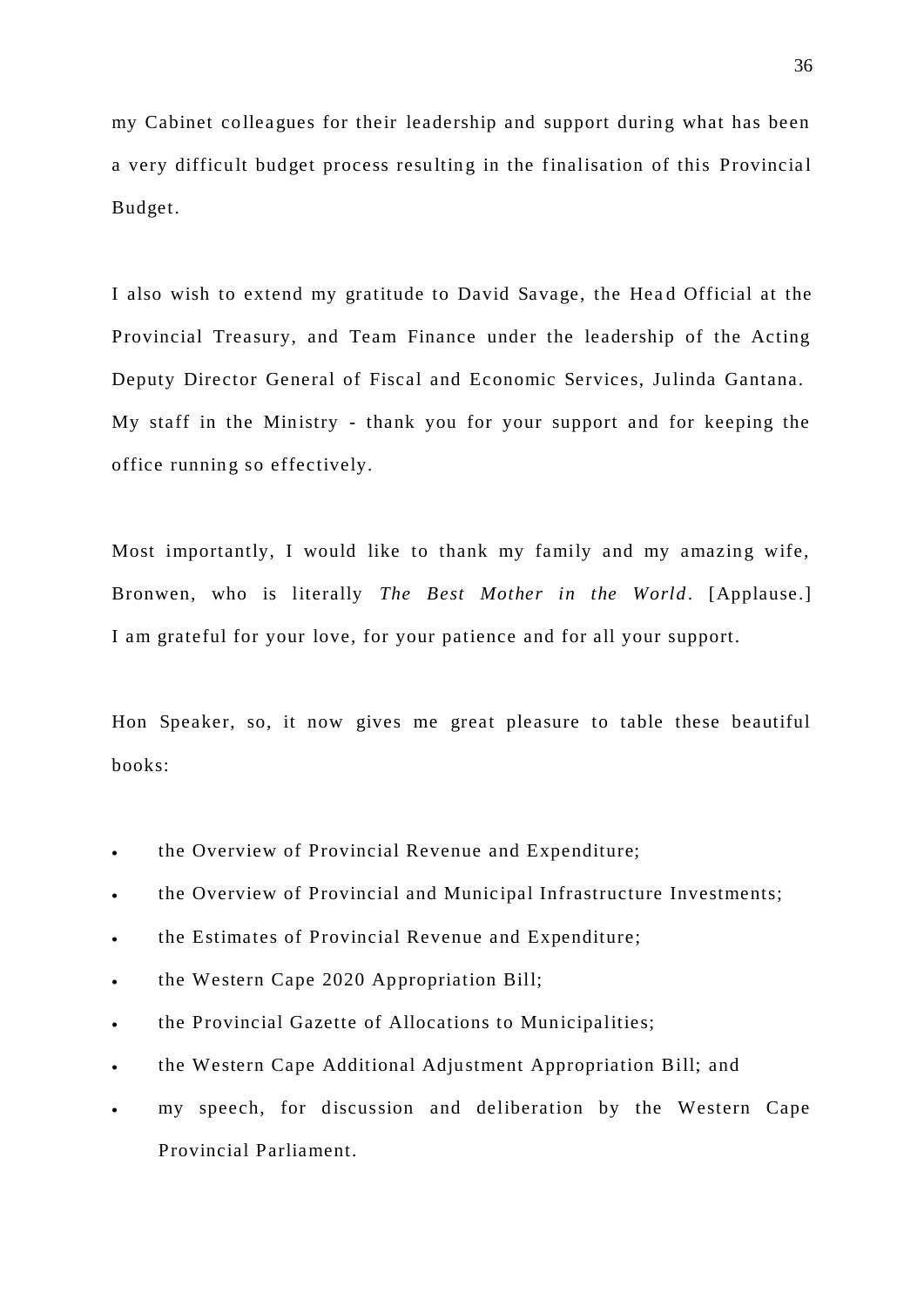In the end, this is a *Budget for You*, all of you in the Western Cape.

I thank you. [Applause.]

The DEPUTY SPEAKER: Thank you, thank you hon members. [Interjections.] Order! Thank you, hon Minister Maynier. Before I proceed with the rest of the Order of the Day I recognise that there is a point of order there. Hon, the Leader of the Opposition.

The LEADER OF THE OFFICIAL OPPOSITION: Thank you, hon Speaker. Speaker, towards his conclusion the hon MEC, Provincial Minister of Finance indicated that in our packs would be the speec h. I think that is actually misleading the House because unless others have got a copy of his speech... [Interjections - speaking simultaneous]

An HON MEMBER: We do not have it? [Interjections.]

The SPEAKER: Thank you. [Interjections - speaking simultaneously.] Order, hon members. [Applause.] [Interjections.] Order, hon members, order!

Mr R D MACKENZIE: Now you must go read it!

The SPEAKER: Order, is that all hon, the Leader of the Opposition? [Laughter.] [Interjections.] Thank you. Thank you, hon member.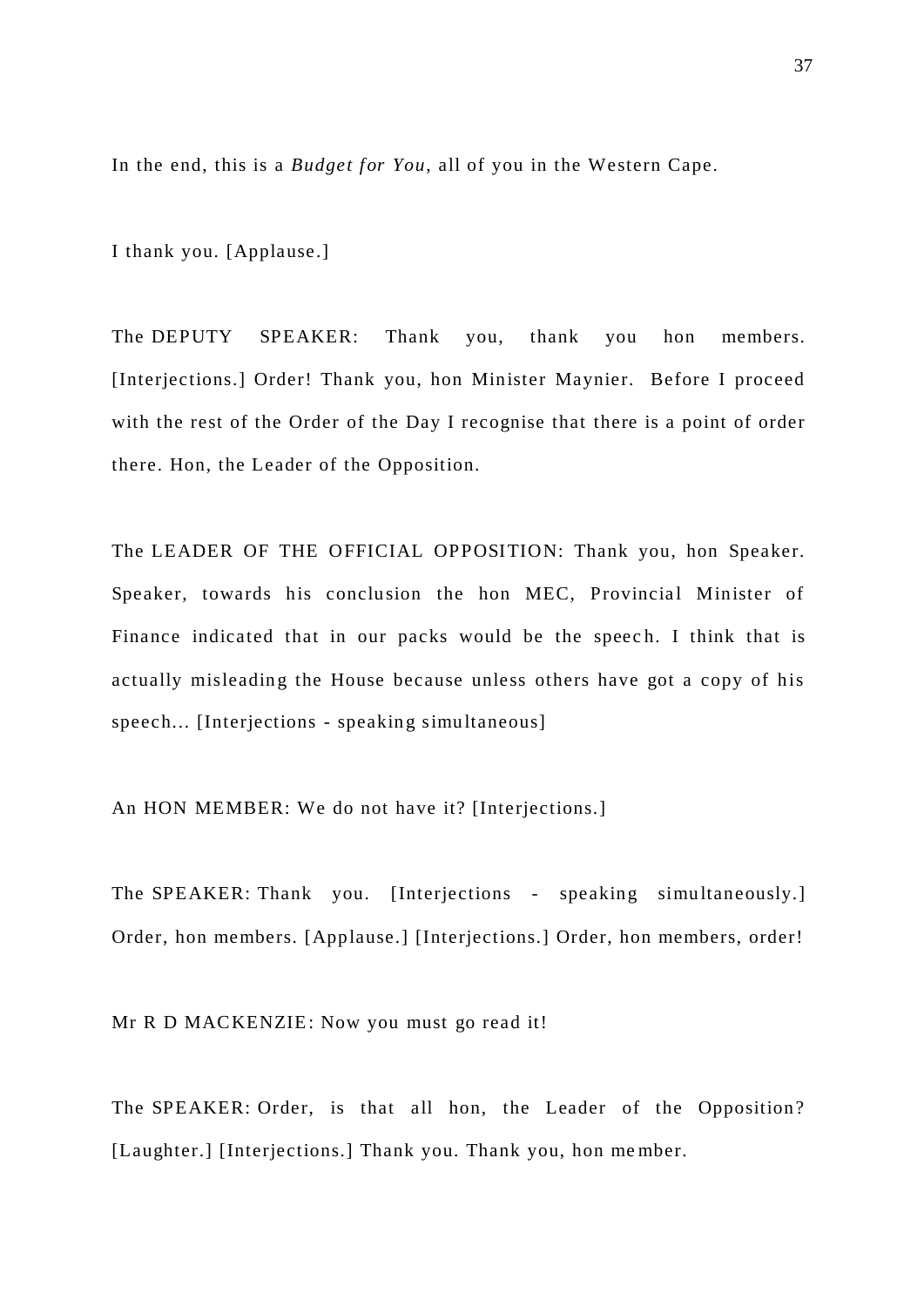Mr A P VAN DER WESTHUIZEN: That is not a point of order!

The SPEAKER: Order, hon members! I would like to request the Secretary to read the Bill for the first time.

†UNOBHALA: loMthetho oSayilwayo woLwabiwo -mali weNtshona Koloni [B 3–2020].

**[**The SECRETARY: Introduction and First Reading – Western Cape Appropriation Bill [B3 – 2020].**]**

An HON MEMBER: What! [Applause.]

The SPEAKER: The SPEAKER: Thank you. Thank you, Mr Secretary.

Hon members, in accordance with Rule 188(1), the introductory spe ech, the Bill and the papers laid upon the table will be referred to the relevant committees for consideration and report. Now the Secretary will read the next Order.

†Die SEKRETARIS: Indiening en Eerste Lesing - Wes-Kaapse Bykomende Aansuiweringsbe grotingswetsontwerp (2019/20 finansiële jaar) [W2 2020] **[**The SECRETARY: Introduction and First Reading – Western Cape Additional Adjustments Appropriation Bill (2019/20 financial year) [W2 2020]**]**